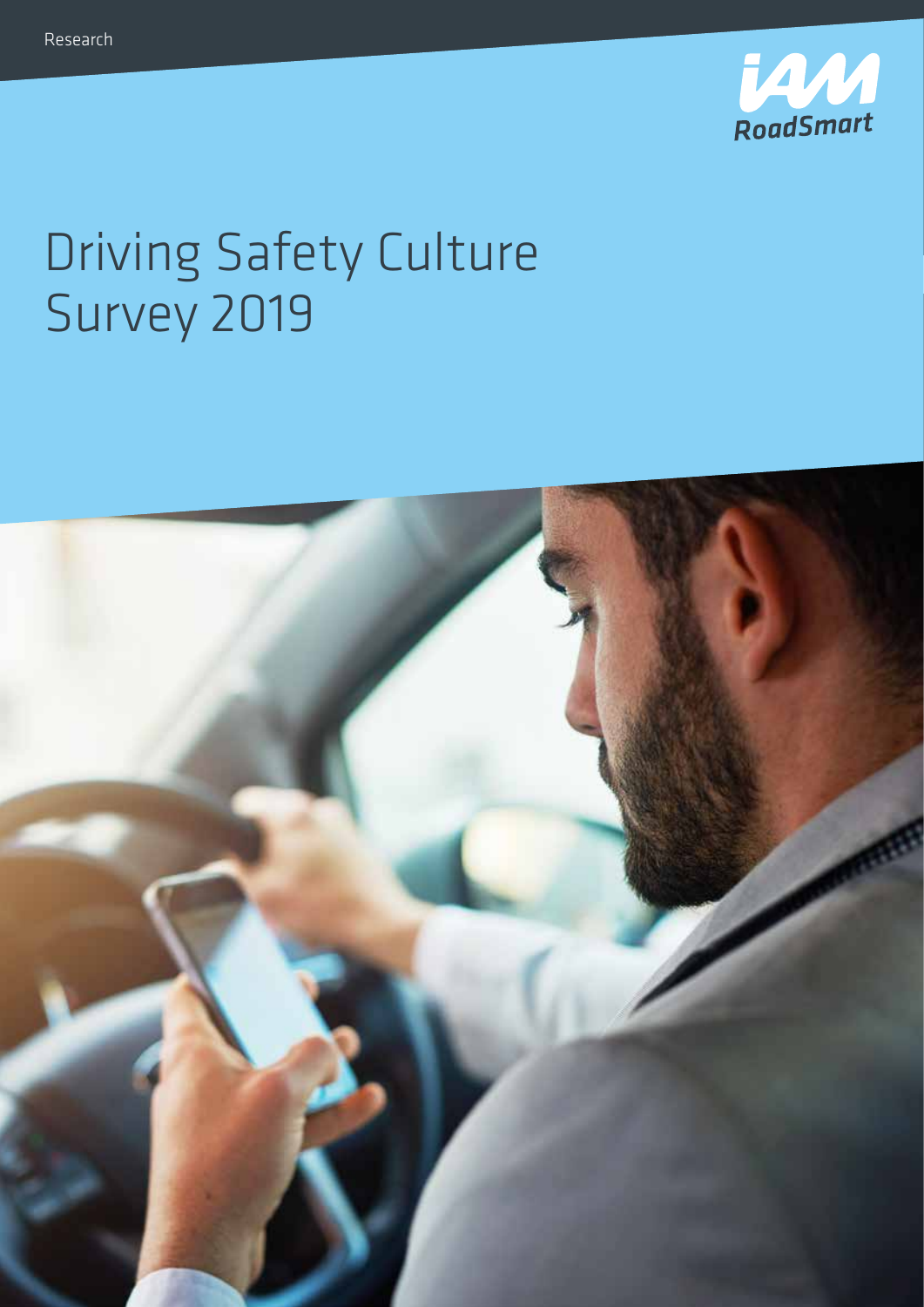## **Contents**

|      | <b>Main findings</b>                                                                                                                           |
|------|------------------------------------------------------------------------------------------------------------------------------------------------|
| Q1.  | Please tell us how much of a problem these issues are for you today                                                                            |
| Q2.  | How fast would you say you usually drive, compared to                                                                                          |
| Q3.  | How much of a threat to your personal safety are the following?  12                                                                            |
| Q4.  | How acceptable would most other people say it is for a driver to  16                                                                           |
| Q5.  | How acceptable do you personally feel it is for a driver to  20                                                                                |
| Q6.  |                                                                                                                                                |
|      |                                                                                                                                                |
| Q9.  | How do you think traffic police should prioritise reducing bad                                                                                 |
| Q10. |                                                                                                                                                |
| Q11. | Should all drivers be encouraged to improve their driving skills by taking<br>advanced driving tuition and passing an advanced driving test 38 |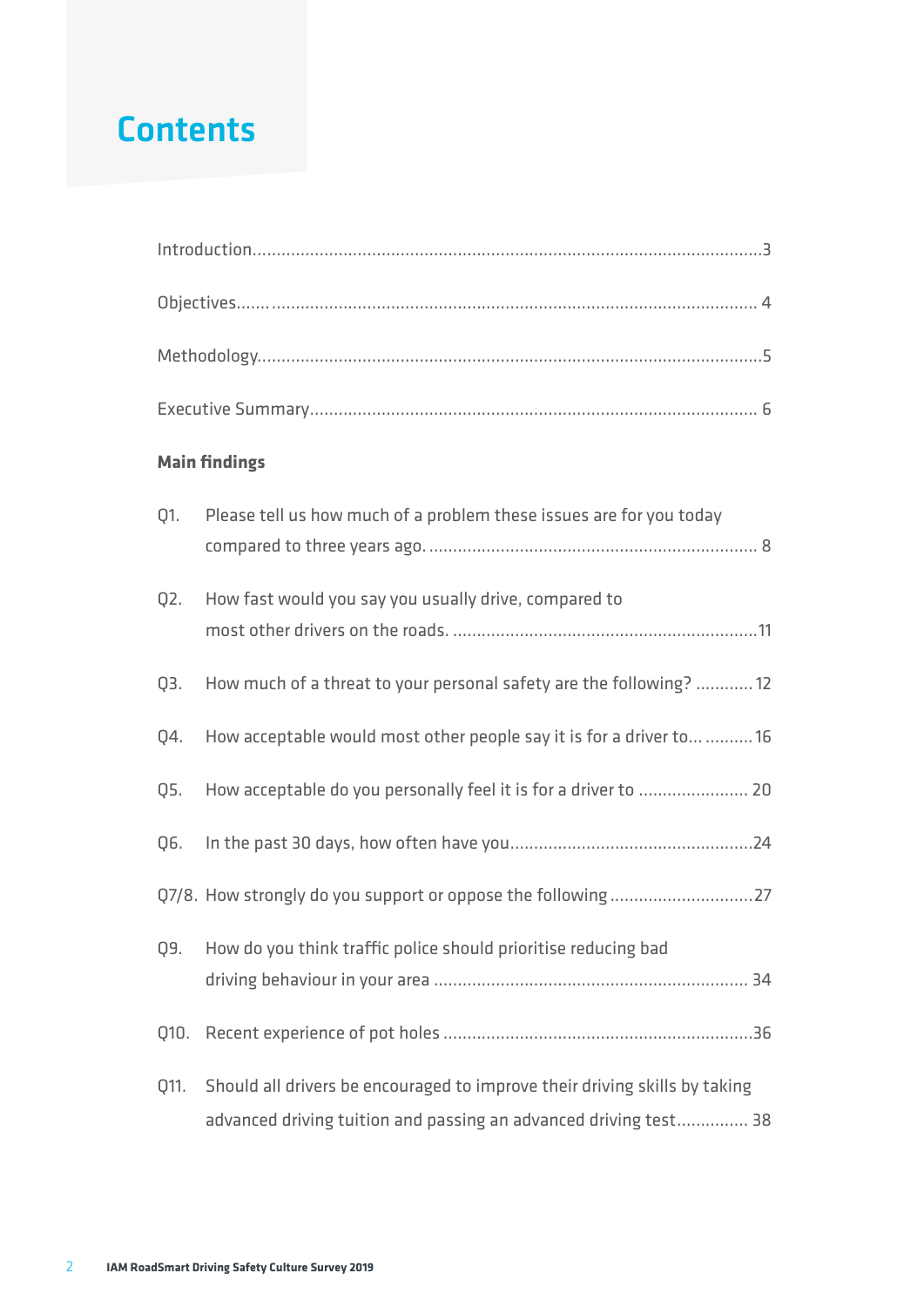## Introduction

**Founded in 1956, IAM RoadSmart has an ongoing mission to make better drivers and riders in order to improve road safety, inspire confidence and make driving and riding enjoyable. It does this through a range of courses for all road users, from e-learning to on-road modules and the well known advanced driving and riding tests. The organisation has 92,000 members and campaigns on road safety on their behalf. At any one time there are over 7,000 drivers and riders actively engaged with IAM RoadSmart's courses, while our Driver Retraining Academy has helped over 2,500 drivers to shorten their bans through education and support programmes.** 

This is our fifth annual report on the opinions, attitudes and behaviour of British drivers. Once again, it makes interesting reading, firmly establishing the main stress points for British drivers as they go about their daily journeys. 'Congestion' is now confirmed in the number one position just ahead of 'other drivers using mobile phones'. This underlines the continuing frustrations of British drivers' and the need for guaranteed long term investment to deliver a safe and efficient road system.

Although there have been minor fluctuations in the last five years the overall conclusion has to be that attitudes to road safety are not changing and appear to be fairly entrenched. The strength of this survey is its ability to confirm trends over time. The results show that a worryingly high number of drivers still feel that speeding is acceptable even in residential areas. Acceptability of using hand held mobile phone is also still too high. One in ten drivers still think it acceptable to drive after taking alcohol or marijuana. Support for key road safety initiatives such as a lower drink drive limit remains high but far too many drivers still seem to think it is acceptable to speed on motorways. Changing the law to favour cyclists is still far from obtaining mass support, as are blanket reductions in urban speed limits.

For the second year we have asked drivers about their pothole experiences and the answers remain shocking. Although the number swerving to avoid a pothole has reduced by 5% we still found that 90% of all drivers have experienced some form of problem with potholes on the roads they have used in the last year.

For IAM RoadSmart, and other opinion formers, these results show that we must all still maintain our efforts to make speeding as socially unacceptable as drinking and driving, particularly among men! Also, it is clear that the messaging around distraction from hands free smartphone use is still not cutting through to any level of acceptability and understanding. Public support for graduated driver licensing and new ways to keep older drivers safer for longer is high and this should encourage the government to act soon.

The results are based on an on-line survey of just over 2000 motorists weighted by region and age group to be representative of UK motorists as a whole. IAM RoadSmart would like to thank the American Automobile Association Foundation for Road Safety (AAAFS) for sharing the concept with us and Lake Market Research for conducting the survey work.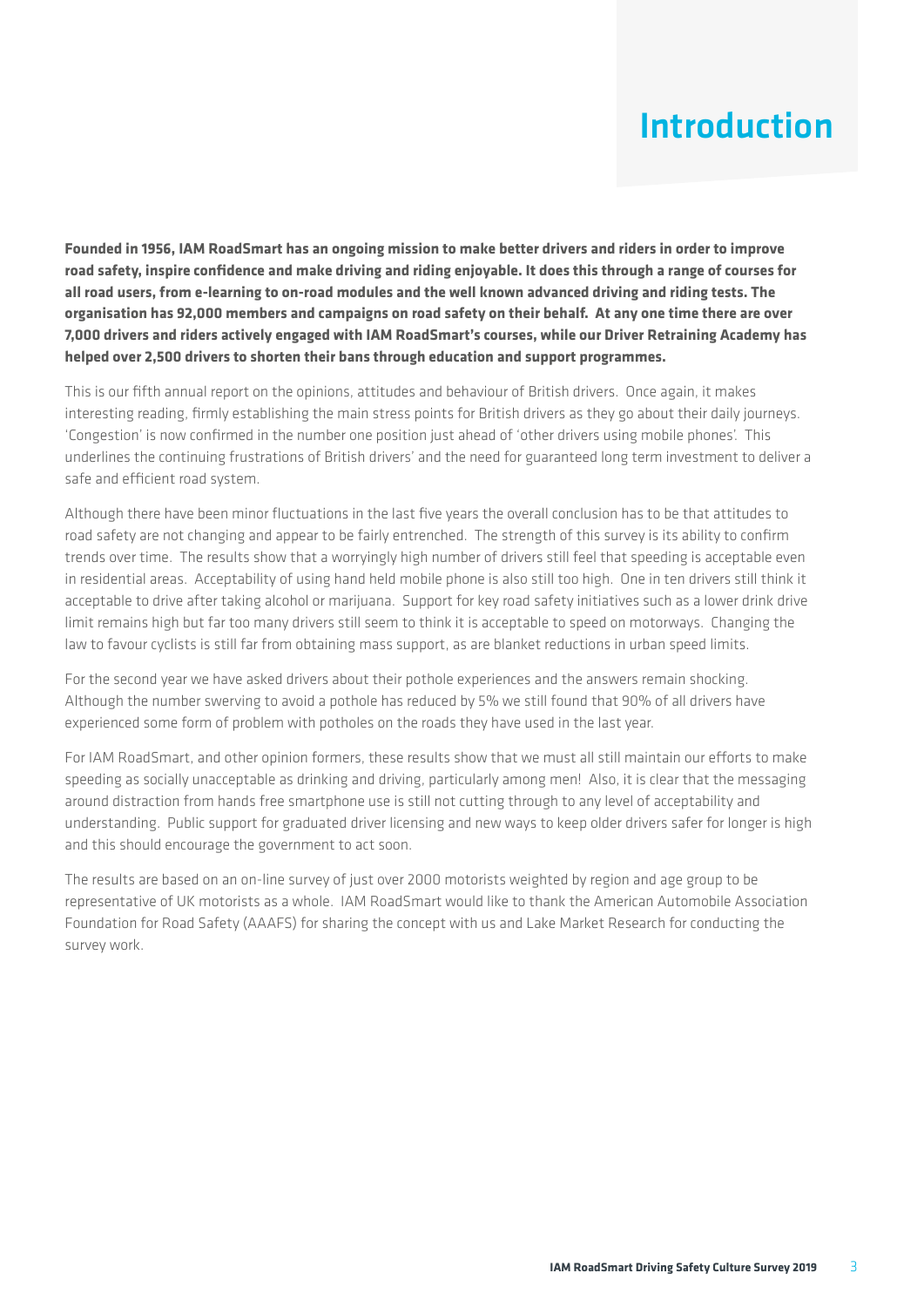## **Objectives**

To study UK motorists' driving safety attitudes and behaviour. This survey was first carried out in 2015 and this report covers a repeat of the survey in September 2019 and includes any statistically valid differences from the results of the 2018 survey. The objectives were to study UK motorists' driving safety attitudes and behaviour in terms of:

- **•** The potential car driving problems faced by drivers now compared with 3 years ago
- **•** The perceived threats to personal safety whilst driving
- **•** The relative acceptability of driver behaviour
- **•** Respondent driver behaviour
- **•** Support for potential new regulations and laws governing driver behaviour and licence renewal
- **•** Perceived police prioritisation of aspects of bad driving
- **•** Attitudes towards the encouraging drivers to improve their driving skills by taking advanced driving tuition and advanced driving test
- **•** Attitudes towards the problems associated with potholes in the roads.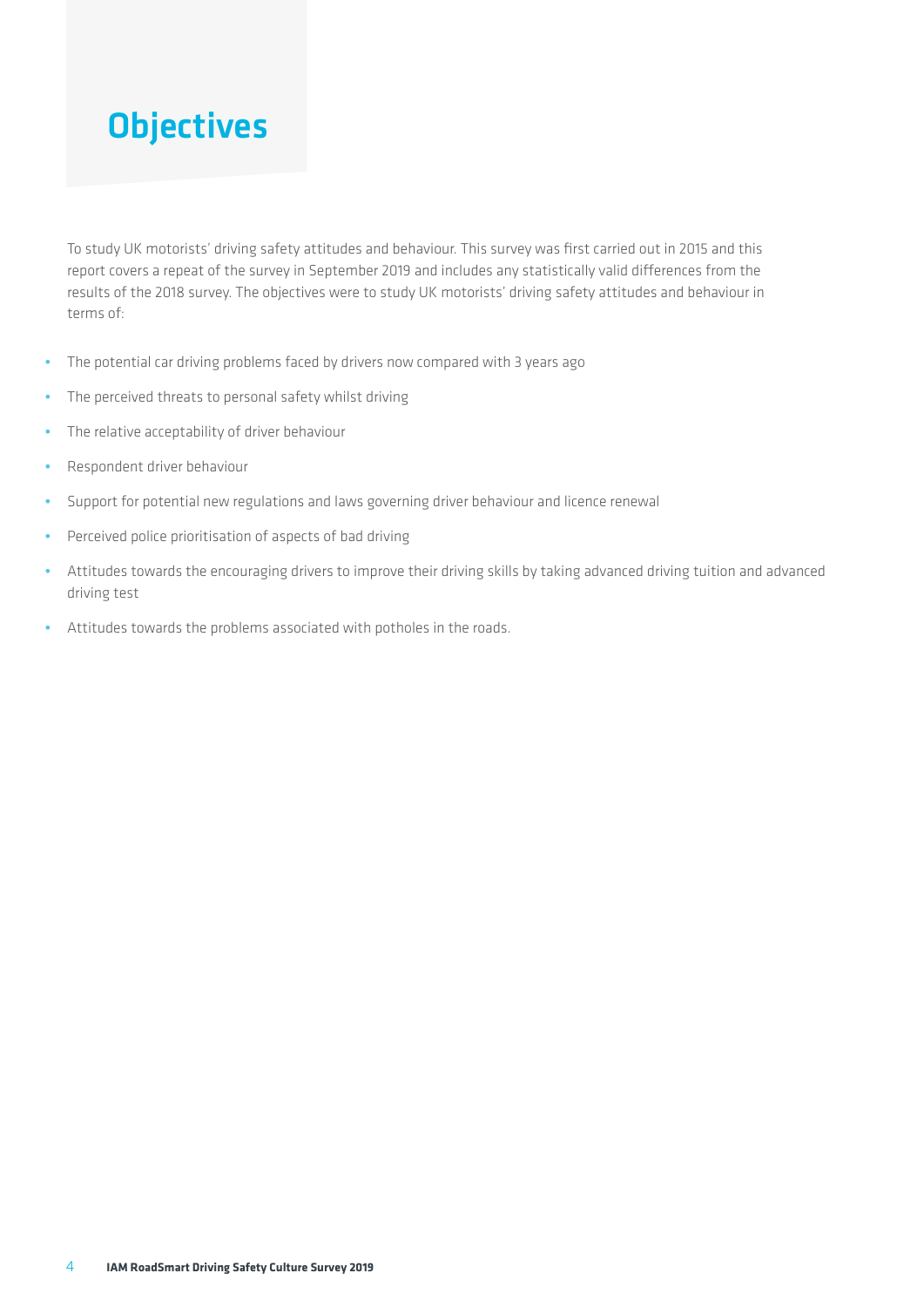## Methodology

- 1. An online questionnaire was completed by motorists from the CINT access panel of UK residents.
- 2. Just over 2,001 useable interviews were completed.
- 3. As in previous years the final achieved sample was weighted by region and age group to be representative of UK motorists (excluding N. Ireland) using the data from the Department for Transport National Travel Survey.
- 4. The unweighted sample profile is very similar to 2018 and is shown below:

| <b>Region</b>                   |     | <b>Age Group</b> |     |
|---------------------------------|-----|------------------|-----|
| <b>North East</b>               | 5%  | $17 - 24$        | 5%  |
| North West                      | 12% | $25 - 34$        | 13% |
| <b>Yorkshire and The Humber</b> | 8%  | $35 - 39$        | 16% |
| <b>East Midlands</b>            | 7%  | $40 - 49$        | 17% |
| <b>West Midlands</b>            | 9%  | $50 - 59$        | 17% |
| East of England                 | 10% | $60 - 69$        | 15% |
| London                          | 12% | $70+$            | 17% |
| South East                      | 14% |                  |     |
| South West                      | 9%  | <b>Gender</b>    |     |
| Wales                           | 5%  | Male             | 50% |
| Scotland/N.I.                   | 9%  | Female           | 50% |

- **•** Following each chart, summarised data tables show an analysis of the data by demographics and key classification questions.
- **•** These population groups' distributions are colour coded to indicate which are statistically above or below those from the total sample at the 95% confidence level.
- **•** Also, for each chart, statistically significant differences from the results of the 2018 are highlighted as follows with the 2018 data shown in the grey circle :

**%** Significantly different to 2018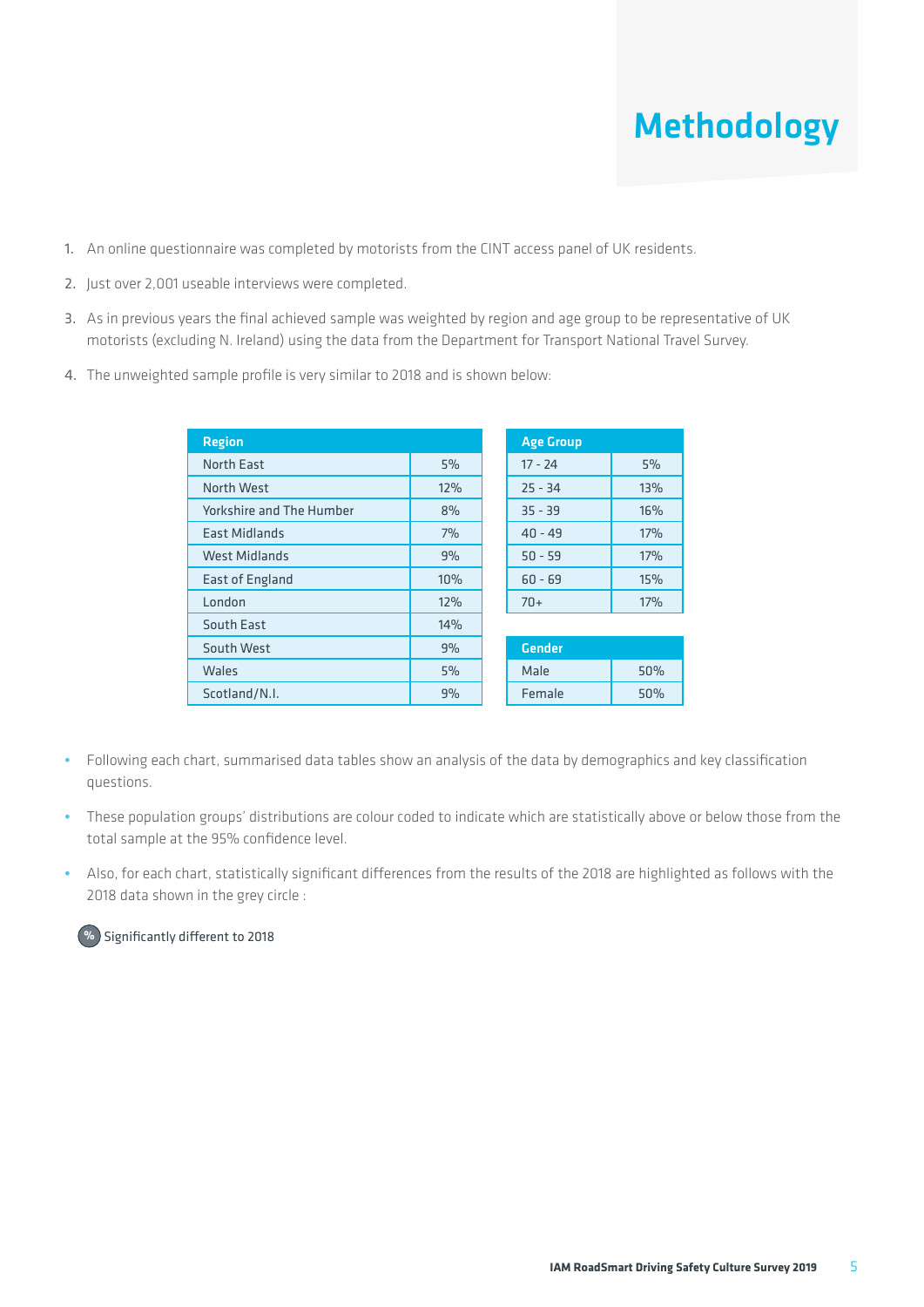## **Executive Summary**

- **•** Traffic congestion and driver distraction caused by mobile phone use continue to be an increasing problem for drivers. However, while they have been top of the list since the survey began, the proportion of motorists describing them as a bigger problem has been dropping each year.
- **•** In terms of personal safety, the use of mobile phones for texting or e-mailing, driving after using drugs and alcohol and driving while using social media were seen as the biggest threats for at least 9 in 10 motorists.
- **•** Consistent with results from 2018, driving 10 mph over the speed limit on the motorway and talking on a handsfree mobile were the only types of behaviour that a small majority of respondents felt most other people considered acceptable. However, for both of these behaviours, acceptability levels have dropped over the past 5 years. When asked how acceptable the respondent personally found driving behaviours, while the same 2 behaviours were at were at the top of the list both achieved acceptability levels below 50%.
- **•** Around 9 in 10 motorists claimed not to use the internet or text or e-mail while driving although almost three quarters talk hands free on a mobile phone while driving. However, almost two thirds admit to regularly drive over 10 mph over the motorway speed limit and to drive 5 mph over the speed limit on a residential street.
- **•** The majority of drivers were supportive of nearly all laws and regulations designed to make driving safer. There was only one area that did not have majority support and that was a law that assumes a driver is always responsible for a collision with a cyclist or pedestrian which was opposed by 66%.
- **•** Drink and drug driving remains the clear 1st priority for police action against other forms of bad driving behaviour with 54% putting this first.
- **•** 9 in 10 drivers have been affected by potholes over the past year. 30% have changed route to avoid them while 7% have made a claim to the authorities for vehicle damage.
- **•** Consistent with previous years, around two thirds of drivers agree that drivers should be encouraged to improve their driving skills by taking advanced driving tuition and passing an advanced driving test.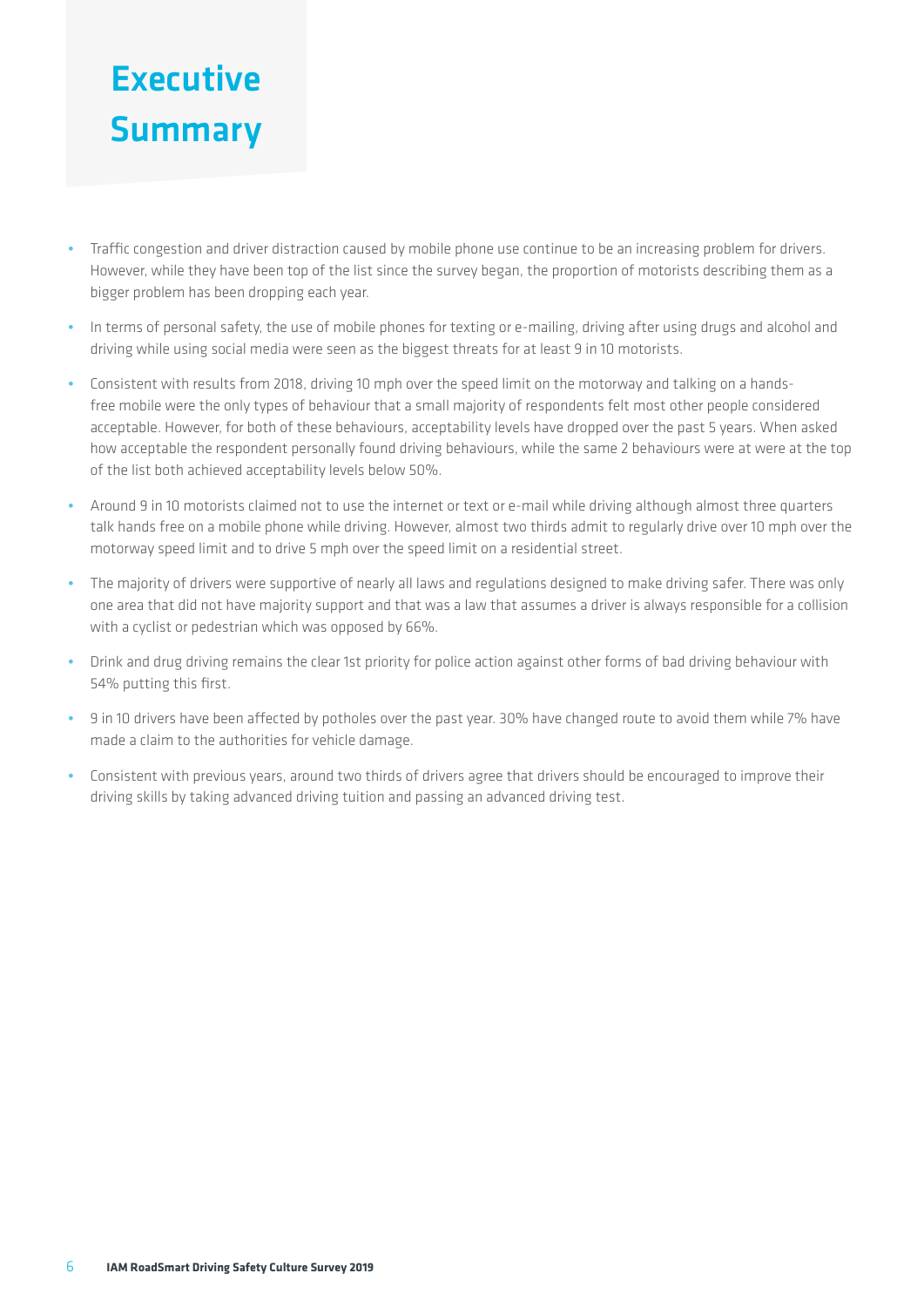#### Q1. Please tell us how much of a problem each of the issues below is today compared to three years ago.



- **•** Compared with the previous 3 years traffic congestion is now a bigger problem amongst 75% of the sample followed by driver distraction at 70%. Their positions are reversed when compared with 2018.
- **•** Close behind at just over two thirds (67%) is aggressive driving followed by driving under the influence of drugs (61%).
- **•** 58% mentioned aggressive cyclists are a bigger problem compared to three years ago followed by speeding at 55%. Almost half of the sample (47%) believe the issue of drink driving is the same compared to 3 years ago.
- **•** The following page shows those population groups with a greater or lesser propensity to consider each issue as a bigger problem than three years ago.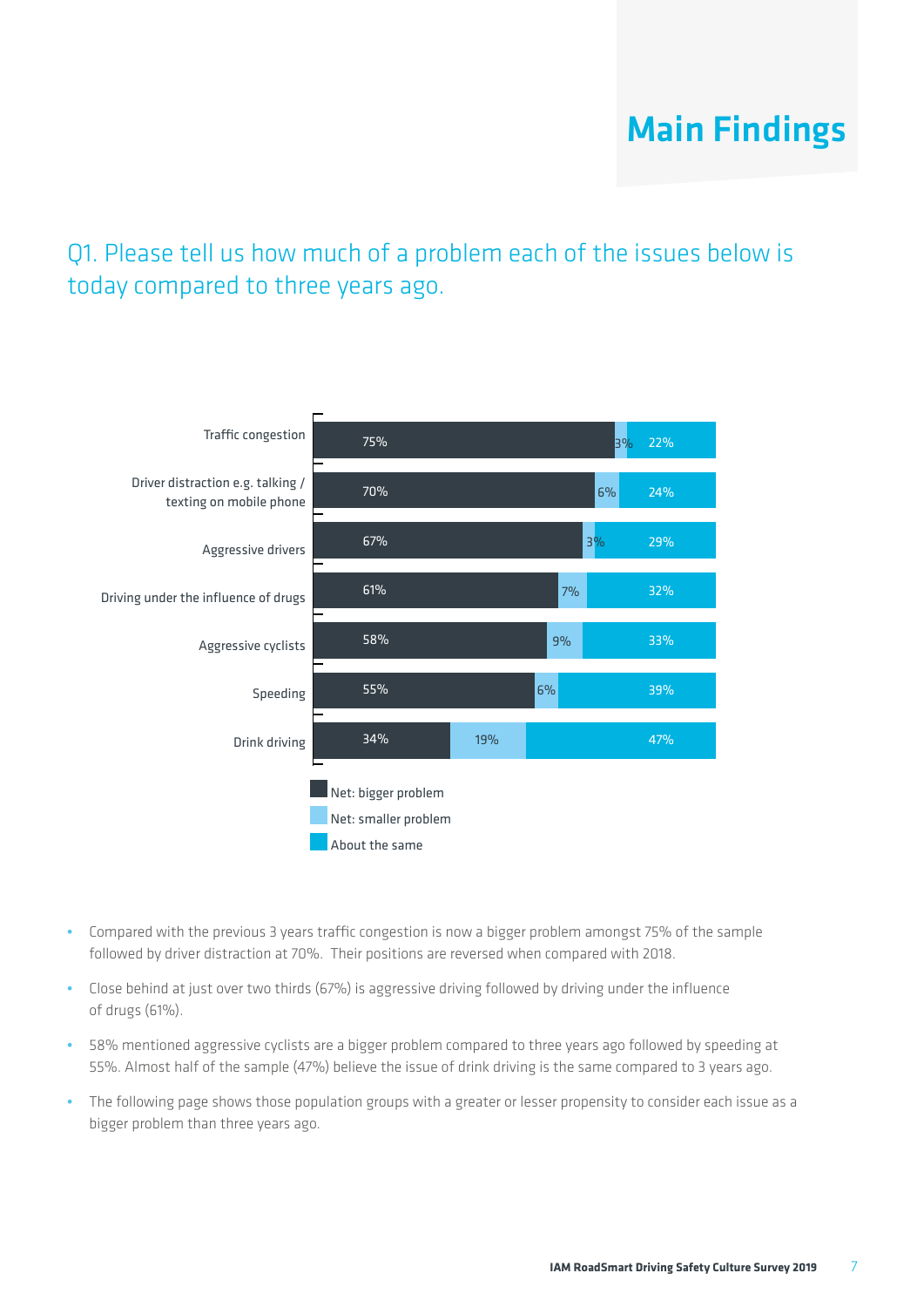#### Q1. Please tell us how much of a problem these issues are for you today compared to three years ago.

Percentages show the proportion stating that the issue is a bigger problem than 3 years ago. Colour coding shows statistically significant differences at the 95% level between population groups with *darker blue* colouring showing groups containing significantly *more* respondents considering the issue a bigger problem and *lighter blue* showing that significantly less respondents considering the issue a bigger problem:

|                                                                       |              |      | Gender | Age group            |                                      |                          |     |             | Region       |             |
|-----------------------------------------------------------------------|--------------|------|--------|----------------------|--------------------------------------|--------------------------|-----|-------------|--------------|-------------|
|                                                                       | <b>Total</b> | Male | Female | $\overline{a}$<br>IJ | $\overline{a}$<br>$\mathbf{I}$<br>55 | eg<br>$\mathbf{I}$<br>50 | 70+ | Up to 5,000 | 5,000-10,000 | Over 10,000 |
| Number of responses                                                   | 1995         | 994  | 1001   | 361                  | 652                                  | 641                      | 341 | 929         | 774          | 221         |
| Traffic congestion                                                    | 75%          | 74%  | 77%    | 73%                  | 75%                                  | 74%                      | 82% | 72%         | 78%          | 77%         |
| Aggressive drivers                                                    | 67%          | 64%  | 70%    | 65%                  | 68%                                  | 66%                      | 69% | 66%         | 69%          | 67%         |
| Driver distraction e.g. talking / texting on mobile phone             | 70%          | 68%  | 73%    | 68%                  | 70%                                  | 69%                      | 73% | 71%         | 69%          | 69%         |
| Drink driving                                                         | 34%          | 30%  | 38%    | 46%                  | 37%                                  | 25%                      | 33% | 33%         | 35%          | 33%         |
| Driving under the influence of drugs                                  | 61%          | 61%  | 62%    | 57%                  | 60%                                  | 64%                      | 66% | 62%         | 60%          | 64%         |
| <b>Speeding</b>                                                       | 55%          | 53%  | 58%    | 56%                  | 56%                                  | 53%                      | 59% | 55%         | 54%          | 61%         |
| Aggressive cyclists                                                   | 58%          | 57%  | 59%    | 48%                  | 57%                                  | 64%                      | 60% | 57%         | 58%          | 58%         |
| Statistically higher than average<br>Statistically lower than average |              |      |        |                      |                                      |                          |     |             |              |             |

- **•** Females are more likely to consider drink driving and aggressive driving to have become more of a problem than 3 years ago while males consider it less of a problem.
- **•** Amongst the age groups, the 17-34 age group are more likely to feel drink driving is a bigger problem and this represents a repeat of the 2017 and 2018 results. Those aged 50-69 are more concerned with aggressive cyclists while those aged 70+ are more concerned with traffic congestion.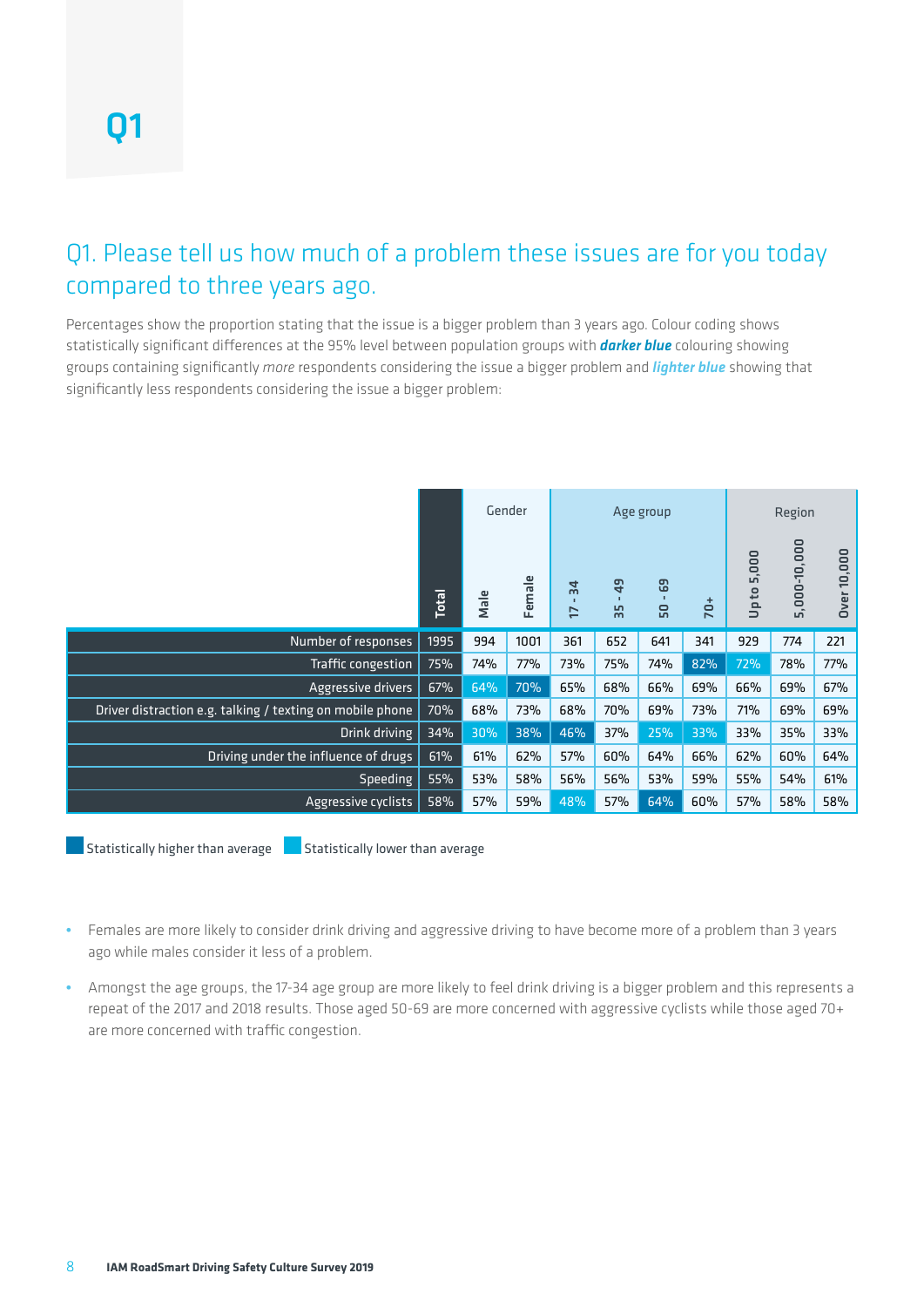#### Q1. Please tell us how much of a problem each of the issues below is today compared to three years ago.

Percentages show the proportion stating that the issue is a bigger problem than 3 years ago. Colour coding shows statistically significant differences at the 95% level between population groups with *darker blue* colouring showing groups containing significantly more respondents considering the issue a bigger problem and *lighter blue* showing that significantly less respondents considering the issue a bigger problem:

|                                                                                           | Total                            | North East | North West | <b>Yorks &amp; Humber</b> | East Midlands | West Midlands | East of England | London | South East | South West | Wales | Scotland/NI |  |
|-------------------------------------------------------------------------------------------|----------------------------------|------------|------------|---------------------------|---------------|---------------|-----------------|--------|------------|------------|-------|-------------|--|
| Number of responses                                                                       | 1995                             | 101        | 241        | 159                       | 140           | 182           | 200             | 235    | 280        | 181        | 99    | 177         |  |
| Traffic congestion                                                                        | 75%                              | 60%        | 76%        | 72%                       | 75%           | 80%           | 75%             | 77%    | 81%        | 83%        | 69%   | 66%         |  |
| Aggressive drivers                                                                        | 67%                              | 65%        | 72%        | 73%                       | 69%           | 71%           | 63%             | 68%    | 68%        | 62%        | 60%   | 64%         |  |
| Driver distraction e.g. talking / texting on<br>mobile phone                              | 70%                              | 67%        | 71%        | 78%                       | 66%           | 74%           | 61%             | 70%    | 70%        | 69%        | 80%   | 67%         |  |
| Drink driving                                                                             | 34%                              | 43%        | 33%        | 39%                       | 41%           | 38%           | 28%             | 36%    | 31%        | 32%        | 31%   | 30%         |  |
| Driving under the influence of drugs                                                      | 61%                              | 66%        | 65%        | 70%                       | 64%           | 68%           | 59%             | 57%    | 59%        | 59%        | 55%   | 55%         |  |
| Speeding                                                                                  | 55%                              | 54%        | 55%        | 65%                       | 55%           | 59%           | 50%             | 54%    | 52%        | 58%        | 50%   | 58%         |  |
| 67%<br>Aggressive cyclists<br>58%<br>51%<br>48%<br>56%<br>59%<br>57%<br>63%<br>59%<br>61% |                                  |            |            |                           |               |               |                 |        |            |            |       | 57%         |  |
| Statistically higher than average                                                         | Statistically lower than average |            |            |                           |               |               |                 |        |            |            |       |             |  |

**•** Looking at regional data, those living in the North East and Scotland/Northern Island are less likely to consider traffic congestion a bigger problem. Those in the East of England are less likely to consider driver distraction a bigger problem. Those in the West Midlands are less likely to consider aggressive cyclists a problem while those in London are more concerned with aggressive cyclists.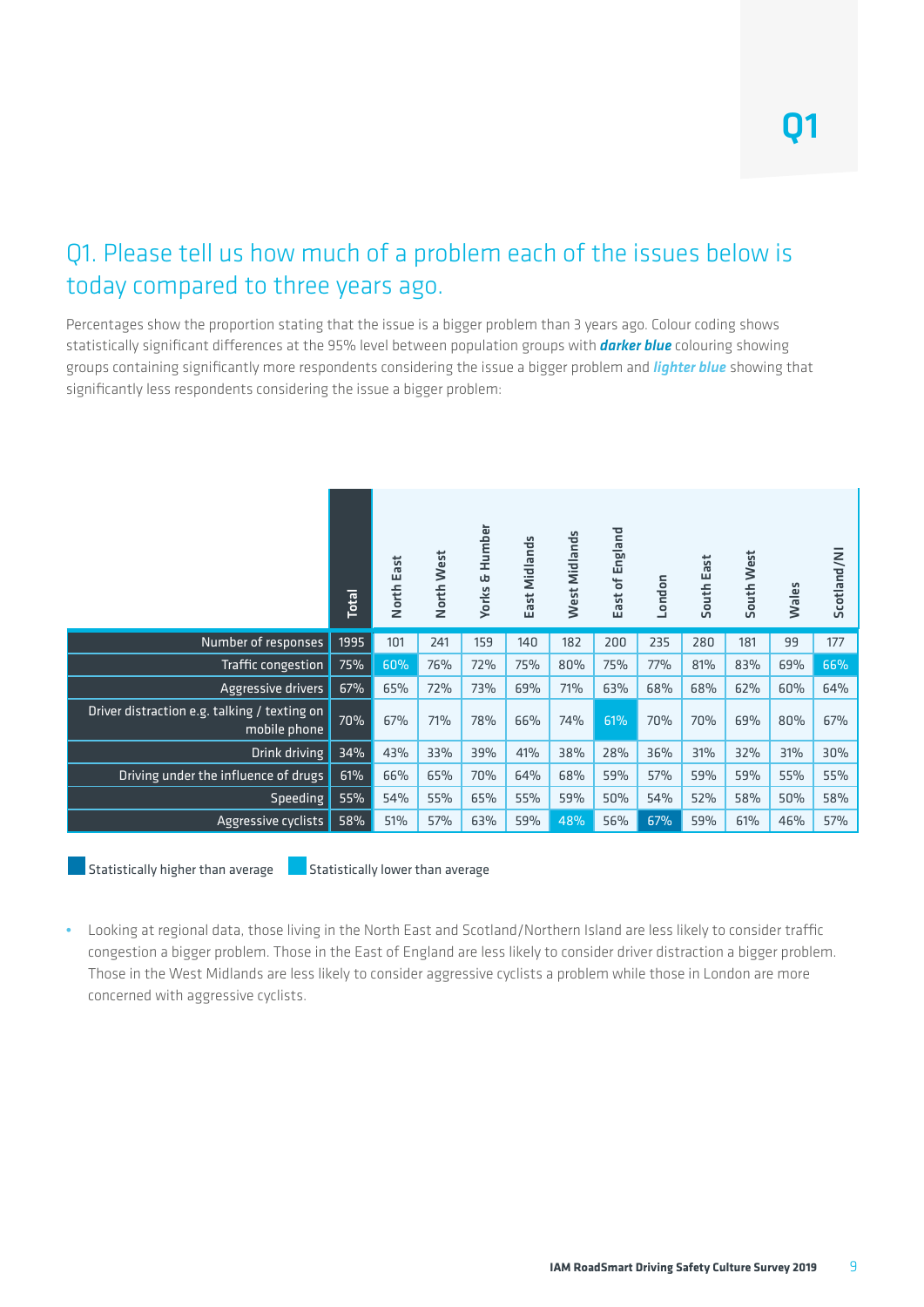### Data trends

#### Q1. Please tell us how much of a problem each of the issues below is today compared to three years ago - percentage saying a bigger problem.



**•** Traffic congestion, aggressive drivers and driver distraction remain the top 3 problem areas although they have all tended to fall below 2016 levels. These changes are not significant from one year to the next but they are from the beginning to the end of the time period.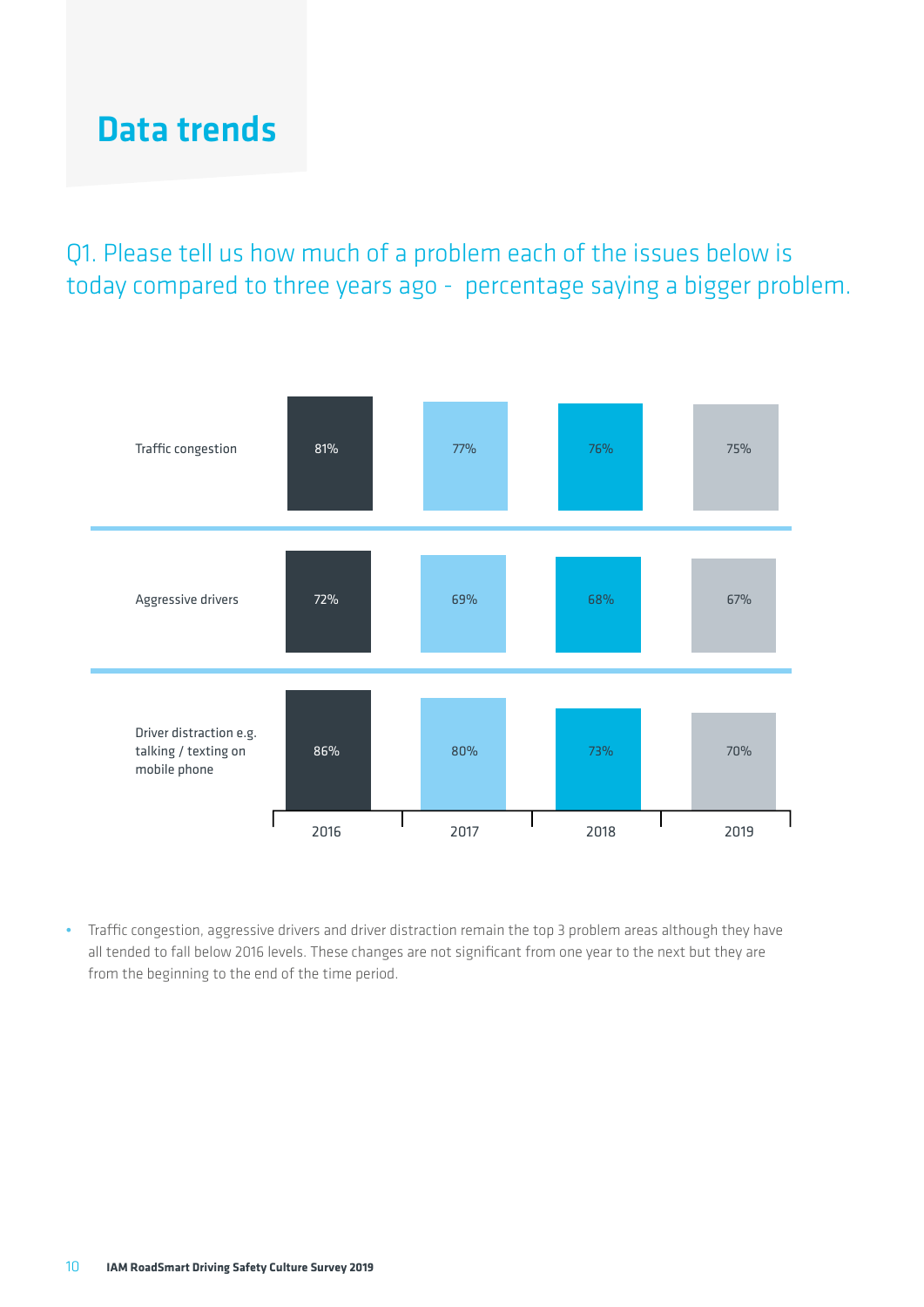#### Q2. How fast would you say you usually drive, compared to most other drivers on the roads.



|                     |              |           |           | Age group |       |
|---------------------|--------------|-----------|-----------|-----------|-------|
|                     | <b>Total</b> | $17 - 34$ | $35 - 49$ | $50 - 69$ | $70+$ |
| Number of responses | 1979         | 360       | 650       | 633       | 336   |
| Net: Faster         | 13%          | 23%       | 17%       | 7%        | 5%    |

|                                                                       |              | Region     |            |                           |               |               |                 |        |            |            |       |             |  |
|-----------------------------------------------------------------------|--------------|------------|------------|---------------------------|---------------|---------------|-----------------|--------|------------|------------|-------|-------------|--|
|                                                                       | <b>Total</b> | North East | North West | <b>Yorks &amp; Humber</b> | East Midlands | West Midlands | East of England | London | South East | South West | Wales | Scotland/NI |  |
| Number of responses                                                   | 1979         | 101        | 241        | 159                       | 137           | 179           | 199             | 231    | 278        | 181        | 96    | 177         |  |
| Net: Faster                                                           | 13%          | 13%        | 12%        | 9%                        | 11%           | 15%           | 13%             | 21%    | 12%        | 16%        | 7%    | 8%          |  |
| Statistically higher than average<br>Statistically lower than average |              |            |            |                           |               |               |                 |        |            |            |       |             |  |

**•** Just under a third of respondents (32%) feel that they drive more slowly than other drivers compared with 13% who said they drove faster. Just over half (55%) feel that they drive at the same speed as other drivers. Younger drivers and those in London are more likely to drive faster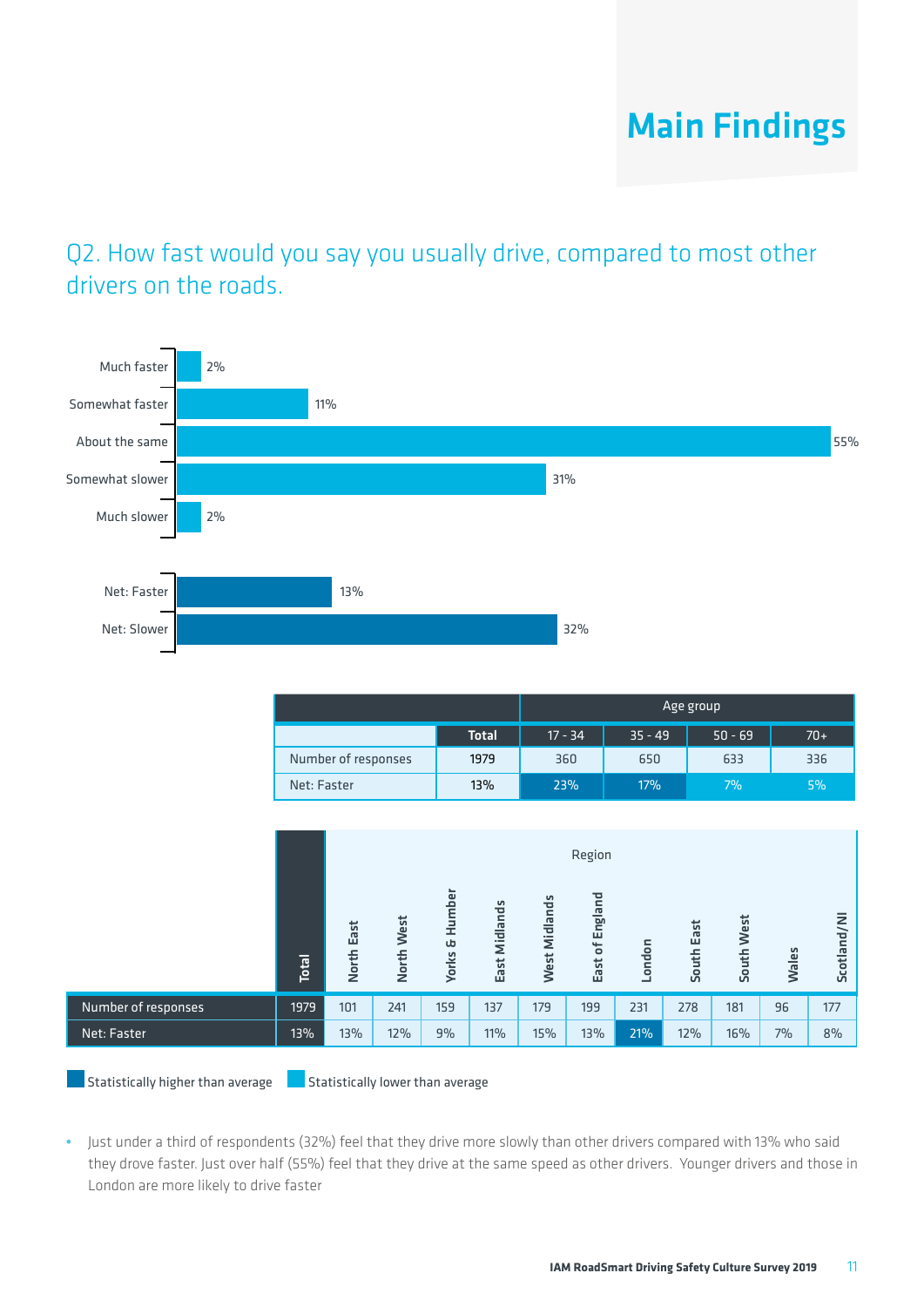#### Q3. How much of a threat to your personal safety are the following?



- **•** The charts above shows there are 8 issues which over 80% of drivers consider a threat to their personal safety.
- **•** This result is very similar to previous years although drivers checking or updating social media has dropped slightly to 90% from the 93% in last years report.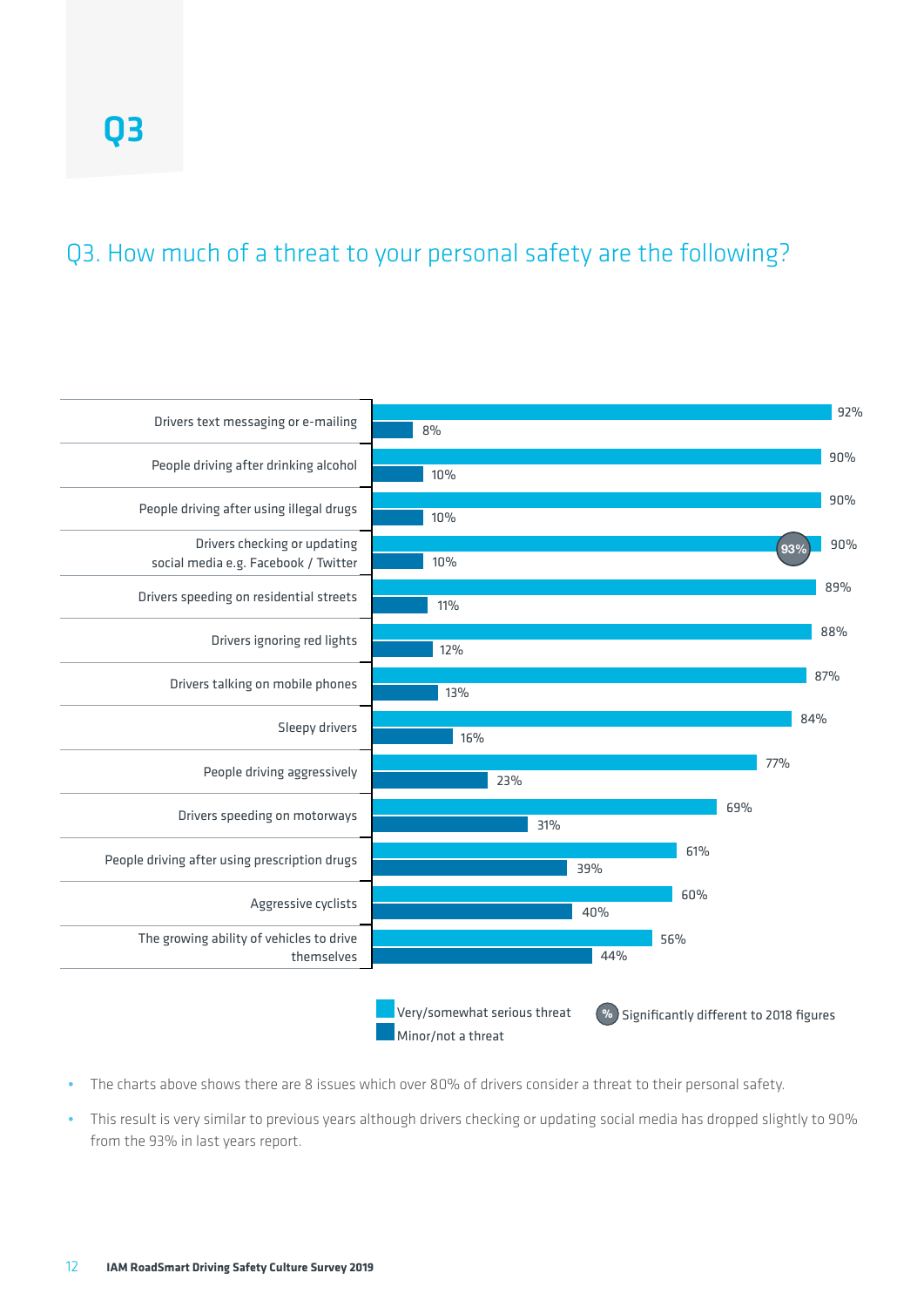#### Q3. How much of a threat to your personal safety are the following?

Percentages show the proportion stating that the driving behaviour was very/somewhat serious threat while colour coding shows those population groups with a significantly higher or lower likelihood of considering the driving behaviour as a threat.

|                                                     |              |      | Gender |                                     | Age group                           |          |     |
|-----------------------------------------------------|--------------|------|--------|-------------------------------------|-------------------------------------|----------|-----|
|                                                     | <b>Total</b> | Male | Female | $\overline{4}$<br>$\mathbf{I}$<br>F | $\frac{1}{4}$<br>$\mathbf{r}$<br>55 | සි<br>50 | 70+ |
| Number of responses                                 | 1986         | 993  | 993    | 357                                 | 648                                 | 640      | 341 |
| People driving aggressively                         | 77%          | 76%  | 78%    | 84%                                 | 81%                                 | 73%      | 69% |
| People driving after drinking alcohol               | 90%          | 88%  | 92%    | 87%                                 | 90%                                 | 91%      | 91% |
| People driving after using illegal drugs            | 90%          | 88%  | 92%    | 88%                                 | 88%                                 | 93%      | 91% |
| Drivers text messaging or e-mailing                 | 92%          | 92%  | 92%    | 89%                                 | 91%                                 | 93%      | 94% |
| Drivers speeding on motorways                       | 69%          | 64%  | 75%    | 72%                                 | 70%                                 | 69%      | 67% |
| Drivers speeding on residential streets             | 89%          | 88%  | 90%    | 88%                                 | 88%                                 | 90%      | 89% |
| Drivers ignoring red lights                         | 88%          | 87%  | 88%    | 86%                                 | 87%                                 | 90%      | 87% |
| Sleepy drivers                                      | 84%          | 83%  | 85%    | 86%                                 | 83%                                 | 86%      | 82% |
| Drivers checking or updating social                 | 90%          | 90%  | 91%    | 86%                                 | 88%                                 | 92%      | 94% |
| Aggressive cyclists                                 | 60%          | 57%  | 62%    | 57%                                 | 59%                                 | 60%      | 63% |
| The growing ability of vehicles to drive themselves | 56%          | 50%  | 62%    | 54%                                 | 55%                                 | 56%      | 59% |

 $\blacksquare$  Statistically higher than average  $\blacksquare$  Statistically lower than average

- **•** Consistent with 2018, a higher proportion of female drivers feel more threatened than male drivers.
- **•** Drivers under 50 feel a greater threat from people driving aggressively while those aged 50 69 are more like to feel threatened by drivers using illegal drugs.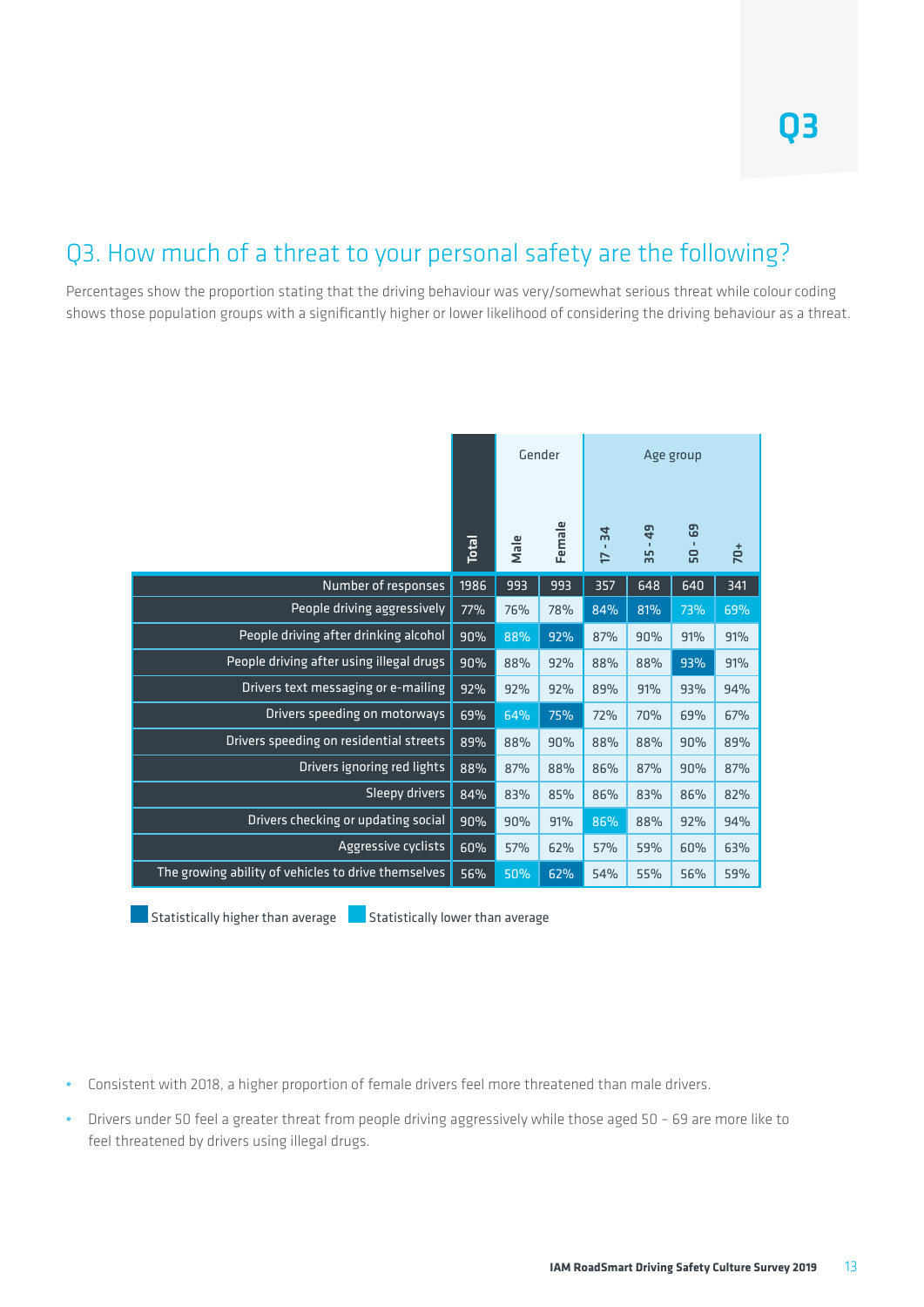#### Q3. How much of a threat to your personal safety are the following?

Percentages show the proportion stating that the driving behaviour was very/somewhat serious threat while colour coding shows those population groups with a significantly higher or lower likelihood of considering the driving behaviour as a threat.

|                                                                      | Total | North East | North West                       | <b>Yorks &amp; Humber</b> | East Midlands | West Midlands | East of England | London | South East | South West | Wales | Scotland/NI |
|----------------------------------------------------------------------|-------|------------|----------------------------------|---------------------------|---------------|---------------|-----------------|--------|------------|------------|-------|-------------|
| Number of responses                                                  | 1986  | 101        | 240                              | 159                       | 139           | 181           | 198             | 234    | 278        | 181        | 99    | 176         |
| People driving aggressively                                          | 77%   | 64%        | 79%                              | 78%                       | 76%           | 83%           | 74%             | 80%    | 76%        | 76%        | 79%   | 78%         |
| Drivers talking on mobile phones                                     | 87%   | 86%        | 86%                              | 90%                       | 86%           | 86%           | 87%             | 84%    | 91%        | 89%        | 88%   | 88%         |
| People driving after drinking alcohol                                | 90%   | 94%        | 88%                              | 94%                       | 92%           | 87%           | 90%             | 89%    | 91%        | 90%        | 90%   | 92%         |
| People driving after using prescription drugs                        | 61%   | 62%        | 62%                              | 60%                       | 52%           | 59%           | 59%             | 70%    | 61%        | 57%        | 68%   | 65%         |
| People driving after using illegal drugs                             | 90%   | 91%        | 89%                              | 93%                       | 88%           | 89%           | 88%             | 91%    | 91%        | 89%        | 92%   | 90%         |
| Drivers text messaging or e-mailing                                  | 92%   | 93%        | 92%                              | 94%                       | 93%           | 92%           | 91%             | 90%    | 91%        | 89%        | 94%   | 93%         |
| Drivers speeding on motorways                                        | 69%   | 64%        | 71%                              | 71%                       | 59%           | 76%           | 63%             | 70%    | 67%        | 72%        | 67%   | 77%         |
| Drivers speeding on residential streets                              | 89%   | 90%        | 85%                              | 92%                       | 86%           | 92%           | 89%             | 88%    | 89%        | 87%        | 92%   | 91%         |
| Drivers ignoring red lights                                          | 88%   | 81%        | 85%                              | 92%                       | 88%           | 90%           | 86%             | 88%    | 88%        | 89%        | 90%   | 88%         |
| Sleepy drivers                                                       | 84%   | 82%        | 76%                              | 84%                       | 88%           | 84%           | 86%             | 86%    | 86%        | 85%        | 83%   | 86%         |
| Drivers checking or updating social media<br>e.g. Facebook / Twitter | 90%   | 91%        | 88%                              | 94%                       | 92%           | 90%           | 90%             | 90%    | 90%        | 89%        | 91%   | 91%         |
| Aggressive cyclists                                                  | 60%   | 47%        | 60%                              | 60%                       | 59%           | 54%           | 62%             | 72%    | 60%        | 60%        | 51%   | 58%         |
| The growing ability of vehicles to drive<br>themselves               | 56%   | 57%        | 54%                              | 66%                       | 53%           | 56%           | 51%             | 58%    | 52%        | 60%        | 49%   | 61%         |
| Statistically higher than average                                    |       |            | Statistically lower than average |                           |               |               |                 |        |            |            |       |             |

- **•** Those regions that are less likely to consider threats as serious are people driving aggressively and aggressive cyclists in the North East, sleepy drivers in the North West and motorway speeding in the East Midlands.
- **•** The region more likely to consider threats as serious are drivers using prescription drugs and aggressive cyclists in London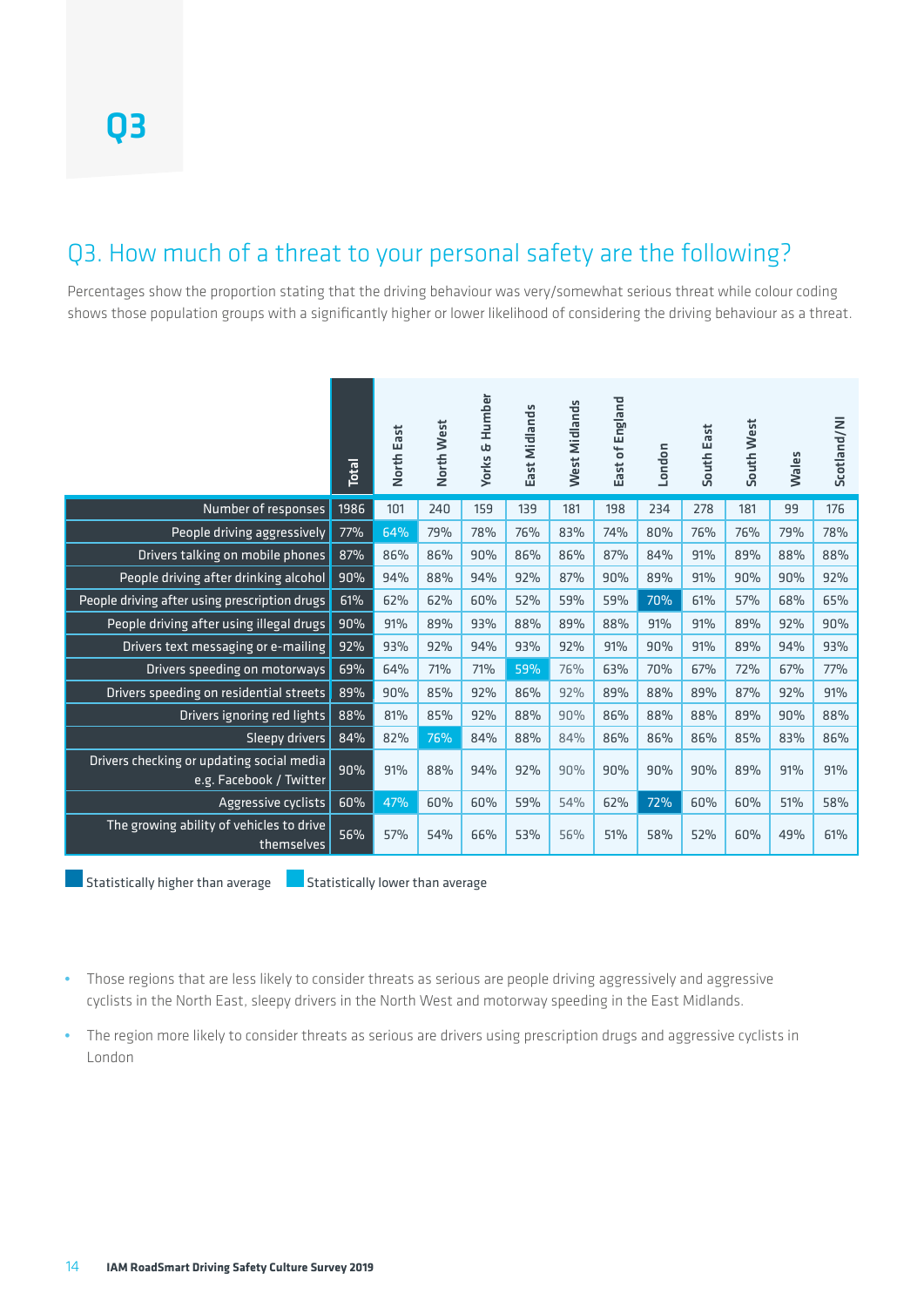## Data Trends

#### Q3. How much of a threat to your personal safety are the following percentage stating 'very/somewhat serious threat ?



**•** Perceived threats from drivers talking on mobile phones and driver distraction have both fallen below 2016 levels. These changes are not significant from one year to the next but they are from the beginning to the end of the time period.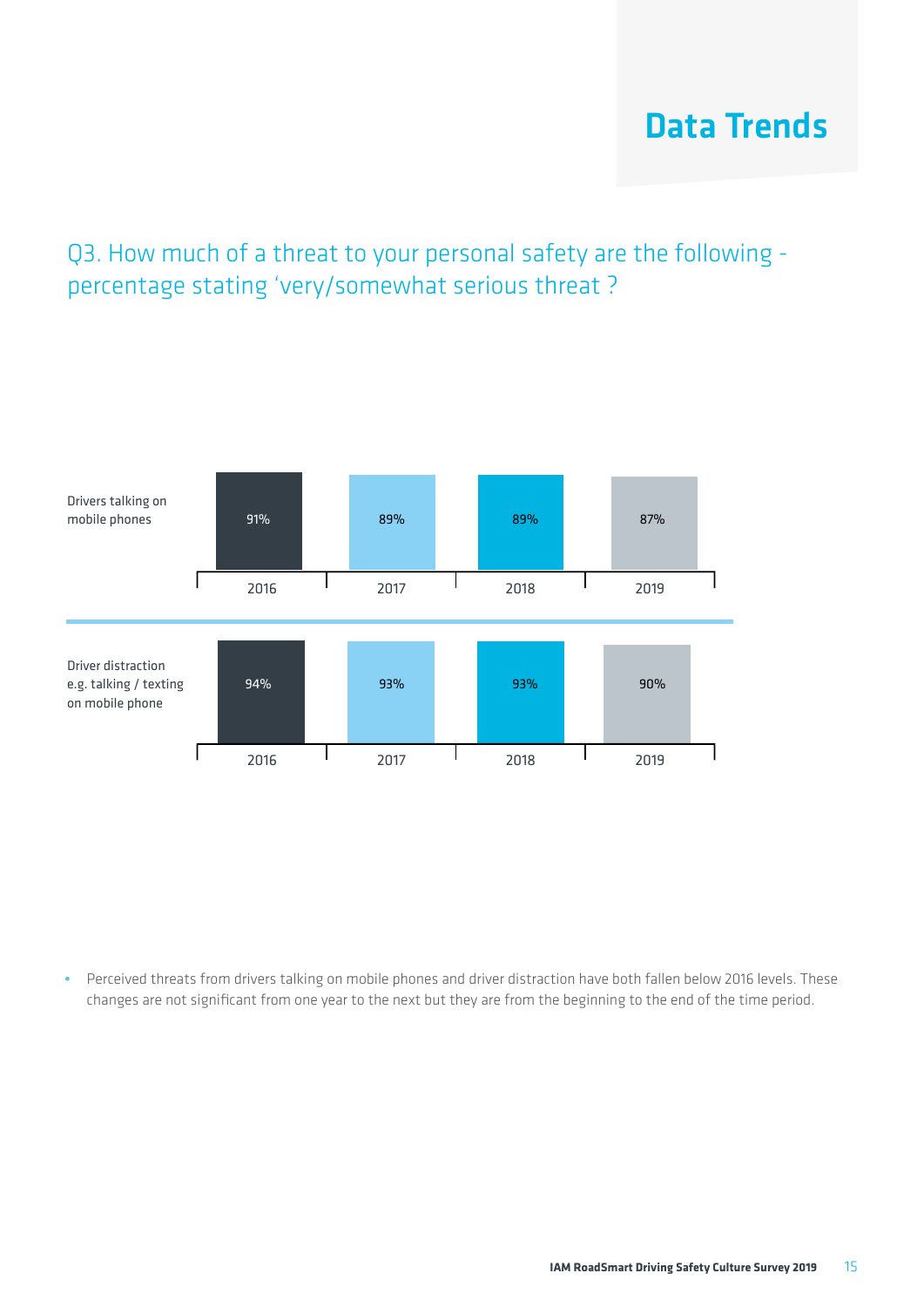#### Q4. How acceptable would most other people say it is for a driver to…?



Acceptable Unacceptable **%** Significantly different to 2018 figures

- **•** Consistent with the results of the 2017 survey, only two types of behaviour are considered acceptable by our half of drivers - driving up to 10 miles per hour over the limit on a motorway and talking on a hands-free mobile.
- **•** Also consistent with last year, the three types of behaviour involving driving under the influence of drink and drugs all produced unacceptable levels of over 80%.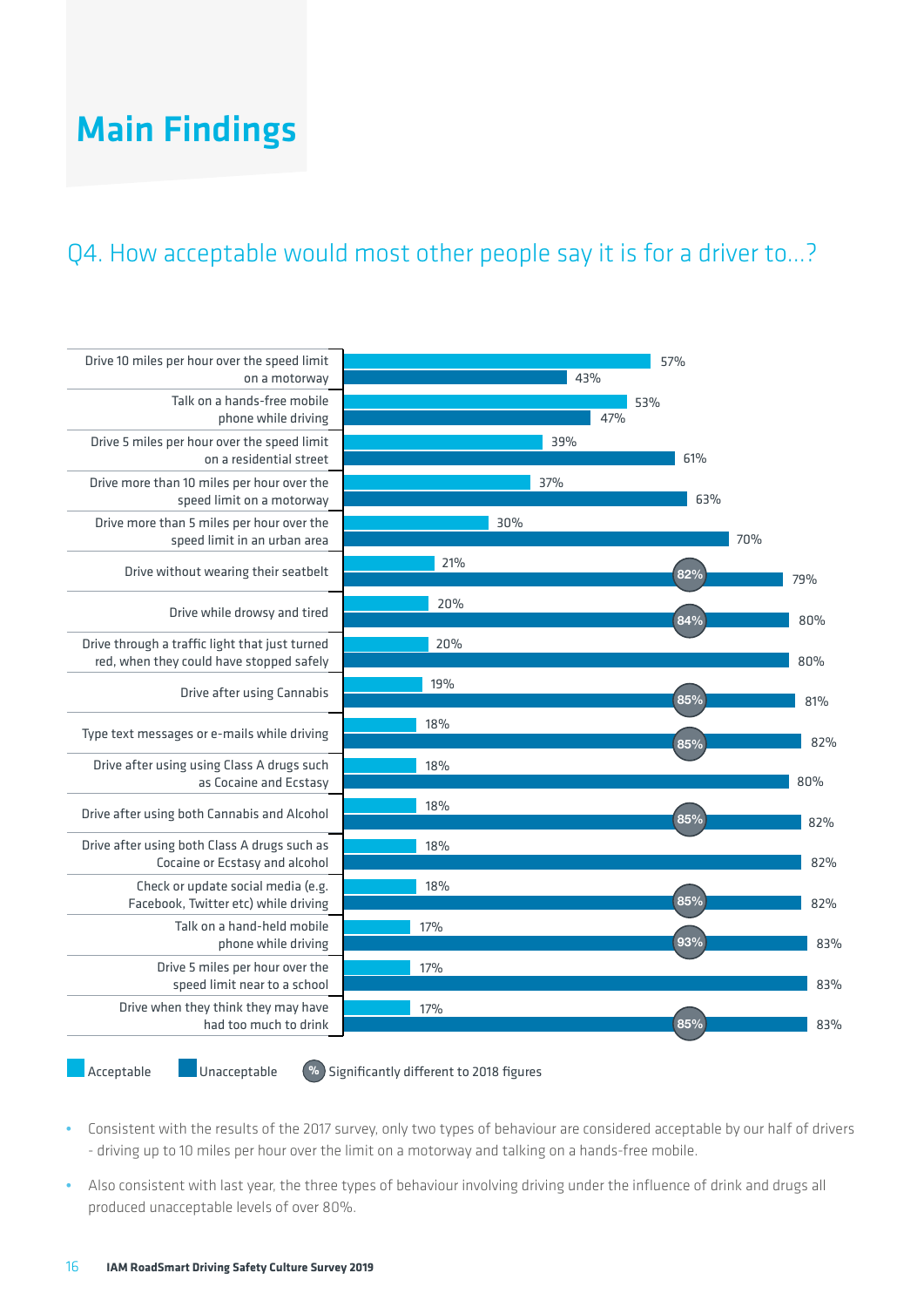#### Q4. How acceptable would most other people say it is for a driver to…?

Percentages show the proportion stating that the driving behaviour was acceptable while colour coding shows those population groups with a significantly higher or lower likelihood of considering the driving behaviour acceptable.

| Statistically higher than average                                                          |              | Gender |        | Age group                            |                          |                   |       |                    | Mileage      |             |  |
|--------------------------------------------------------------------------------------------|--------------|--------|--------|--------------------------------------|--------------------------|-------------------|-------|--------------------|--------------|-------------|--|
| Statistically lower than average                                                           | <b>Total</b> | Male   | Female | 34<br>$\mathbf{r}$<br>$\overline{a}$ | $-49$<br>$\frac{15}{25}$ | - 69<br><b>SQ</b> | $70+$ | <b>Up to 5,000</b> | 5,000-10,000 | Over 10,000 |  |
| Number of responses                                                                        | 1990         | 992    | 998    | 360                                  | 649                      | 642               | 339   | 925                | 772          | 221         |  |
| Drive 10 miles per hour over the speed limit on a motorway                                 | 57%          | 62%    | 51%    | 58%                                  | 62%                      | 54%               | 49%   | 53%                | 57%          | 68%         |  |
| Drive more than 10 miles per hour over the<br>speed limit on a motorway                    | 37%          | 41%    | 32%    | 40%                                  | 42%                      | 36%               | 23%   | 33%                | 38%          | 42%         |  |
| Drive 5 miles per hour over the speed limit on a residential street                        | 39%          | 42%    | 35%    | 45%                                  | 42%                      | 37%               | 28%   | 34%                | 42%          | 42%         |  |
| Drive more than 5 miles per hour over the<br>speed limit in an urban area                  | 30%          | 32%    | 29%    | 37%                                  | 34%                      | 28%               | 19%   | 28%                | 32%          | 34%         |  |
| Drive 5 miles per hour over the speed limit near to a school                               | 17%          | 17%    | 16%    | 21%                                  | 21%                      | 14%               | 8%    | 14%                | 19%          | 15%         |  |
| Talk on a hands-free mobile phone while driving                                            | 53%          | 53%    | 53%    | 61%                                  | 56%                      | 54%               | 37%   | 49%                | 55%          | 60%         |  |
| Talk on a hand-held mobile phone while driving                                             | 17%          | 18%    | 16%    | 21%                                  | 19%                      | 15%               | 11%   | 15%                | 18%          | 17%         |  |
| Type text messages or e-mails while driving                                                | 18%          | 18%    | 19%    | 26%                                  | 22%                      | 15%               | 12%   | 16%                | 21%          | 21%         |  |
| Drive while drowsy and tired                                                               | 20%          | 19%    | 21%    | 31%                                  | 23%                      | 15%               | 12%   | 18%                | 22%          | 22%         |  |
| Drive without wearing their seatbelt                                                       | 21%          | 22%    | 21%    | 30%                                  | 21%                      | 20%               | 15%   | 19%                | 24%          | 21%         |  |
| Drive through a traffic light that just turned red, when they<br>could have stopped safely | 20%          | 18%    | 22%    | 26%                                  | 21%                      | 18%               | 14%   | 18%                | 21%          | 23%         |  |
| Drive when they think they may have had too much to drink                                  | 17%          | 17%    | 18%    | 22%                                  | 20%                      | 15%               | 12%   | 15%                | 20%          | 20%         |  |
| Drive after using Cannabis                                                                 | 19%          | 18%    | 20%    | 27%                                  | 20%                      | 16%               | 12%   | 17%                | 21%          | 19%         |  |
| Drive after using using Class A drugs such as Cocaine and Ecstasy                          | 18%          | 17%    | 18%    | 23%                                  | 21%                      | 15%               | 13%   | 15%                | 20%          | 21%         |  |
| Drive after using both Cannabis and alcohol                                                | 18%          | 17%    | 18%    | 23%                                  | 21%                      | 14%               | 12%   | 15%                | 21%          | 19%         |  |
| Drive after using both Class A drugs such as<br>Cocaine or Ecstasy and alcohol             | 17%          | 16%    | 18%    | 21%                                  | 20%                      | 15%               | 12%   | 14%                | 20%          | 19%         |  |
| Check or update social media (e.g. Facebook, Twitter etc) while driving                    | 18%          | 18%    | 18%    | 24%                                  | 21%                      | 15%               | 12%   | 15%                | 22%          | 19%         |  |

- **•** Female drivers feel that most other people consider speeding on motorways and residential streets less acceptable. Younger drivers, especially those aged 17-34 are more likely to find most behaviours acceptable while those aged 70+ were less 'accepting' on all driving behaviours. Higher mileage drivers tended to be more 'accepting'.
- **•** London and South East drivers feel that most other people were more accepting of a number of driving behaviours while those from the Midlands were less accepting on three.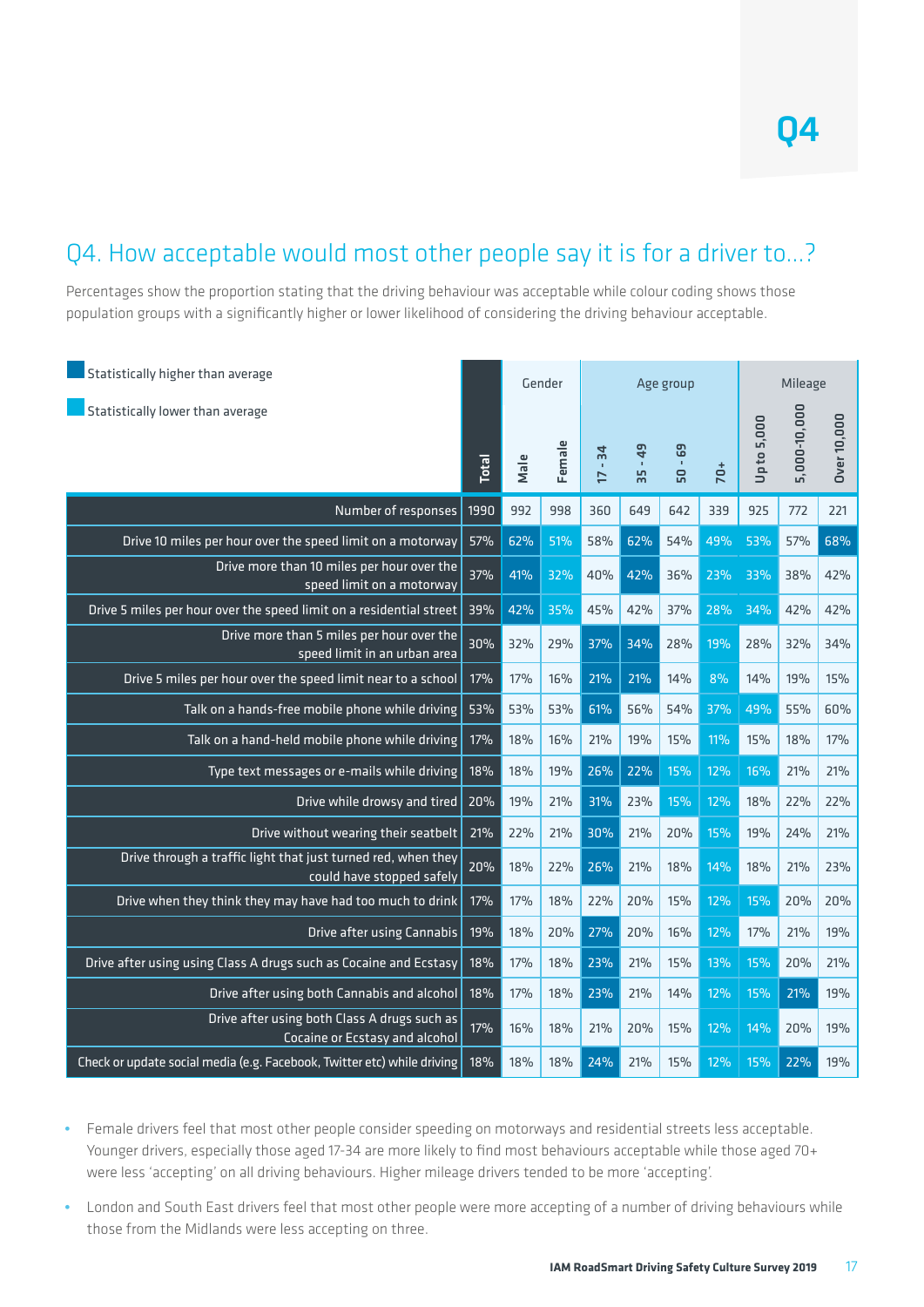#### Q4. How acceptable would most other people say it is for a driver to…?

Percentages show the proportion stating that the driving behaviour was acceptable while colour coding shows those population groups with a significantly higher or lower likelihood of considering the driving behaviour acceptable.

| Statistically higher than average                                                          |       |            |            |                           |               |               | Region          |        |            |            |       |             |
|--------------------------------------------------------------------------------------------|-------|------------|------------|---------------------------|---------------|---------------|-----------------|--------|------------|------------|-------|-------------|
| Statistically lower than average                                                           | Total | North East | North West | <b>Yorks &amp; Humber</b> | East Midlands | West Midlands | East of England | London | South East | South West | Wales | Scotland/NI |
| Number of responses                                                                        | 1990  | 100        | 240        | 158                       | 139           | 182           | 201             | 233    | 280        | 181        | 99    | 177         |
| Drive 10 miles per hour over the speed limit on a<br>motorway                              | 57%   | 58%        | 57%        | 53%                       | 52%           | 52%           | 52%             | 56%    | 65%        | 63%        | 45%   | 58%         |
| Drive more than 10 miles per hour over the speed limit<br>on a motorway                    | 37%   | 45%        | 35%        | 33%                       | 27%           | 38%           | 31%             | 42%    | 43%        | 40%        | 26%   | 35%         |
| Drive 5 miles per hour over the speed limit on a<br>residential street                     | 39%   | 34%        | 43%        | 33%                       | 34%           | 36%           | 42%             | 42%    | 45%        | 42%        | 23%   | 32%         |
| Drive more than 5 miles per hour over the speed limit<br>in an urban area                  | 30%   | 34%        | 35%        | 31%                       | 23%           | 29%           | 32%             | 32%    | 35%        | 28%        | 16%   | 27%         |
| Drive 5 miles per hour over the speed limit near to a<br>school                            | 17%   | 16%        | 19%        | 17%                       | 10%           | 15%           | 12%             | 21%    | 19%        | 20%        | 7%    | 18%         |
| Talk on a hands-free mobile phone while driving                                            | 53%   | 52%        | 52%        | 57%                       | 46%           | 55%           | 56%             | 54%    | 54%        | 53%        | 49%   | 55%         |
| Talk on a hand-held mobile phone while driving                                             | 17%   | 15%        | 15%        | 17%                       | 14%           | 14%           | 11%             | 23%    | 22%        | 21%        | 11%   | 15%         |
| Type text messages or e-mails while driving                                                | 18%   | 23%        | 20%        | 17%                       | 18%           | 20%           | 14%             | 20%    | 22%        | 17%        | 9%    | 19%         |
| Drive while drowsy and tired                                                               | 20%   | 26%        | 22%        | 19%                       | 18%           | 23%           | 15%             | 24%    | 20%        | 19%        | 13%   | 19%         |
| Drive without wearing their seatbelt                                                       | 21%   | 22%        | 22%        | 21%                       | 17%           | 21%           | 14%             | 28%    | 23%        | 23%        | 19%   | 20%         |
| Drive through a traffic light that just turned red, when<br>they could have stopped safely | 20%   | 22%        | 22%        | 20%                       | 18%           | 25%           | 16%             | 24%    | 19%        | 16%        | 12%   | 18%         |
| Drive when they think they may have had too much to<br>drink                               | 17%   | 23%        | 22%        | 17%                       | <b>11%</b>    | 19%           | 13%             | 21%    | 19%        | 17%        | 7%    | 17%         |
| Drive after using Cannabis                                                                 | 19%   | 18%        | 23%        | 19%                       | 14%           | 20%           | 14%             | 23%    | 20%        | 16%        | 7%    | 22%         |
| Drive after using using Class A drugs such as Cocaine<br>and Ecstasy                       | 18%   | 19%        | 23%        | 18%                       | 13%           | 20%           | 9%              | 21%    | 18%        | 17%        | 10%   | 21%         |
| Drive after using both Cannabis and alcohol                                                | 18%   | 19%        | 22%        | 18%                       | 13%           | 18%           | 11%             | 21%    | 20%        | 16%        | 8%    | 21%         |
| Drive after using both Class A drugs such as Cocaine or<br><b>Ecstasy and alcohol</b>      | 17%   | 22%        | 22%        | 18%                       | 12%           | 18%           | 9%              | 19%    | 19%        | 14%        | 6%    | 21%         |
| Check or update social media (e.g. Facebook, Twitter<br>etc) while driving                 | 18%   | 21%        | 22%        | 17%                       | 12%           | 19%           | 12%             | 22%    | 22%        | 17%        | 8%    | 20%         |

**•** Respondents in Wales are less likely to feel that most other people consider a number of driving behaviours as acceptable and these include driving over the speed limit in residential streets and urban areas, driving under the influence of drink and/or drugs and driving while using social media. Respondents in the East of England are also less accepting of driving under the influence of drink and/or drugs.

**•** London respondents feel that most other people are more accepting of driving without wearing a seatbelt while those in the South East drivers are more accepting of driving over the speed limit on a motorway.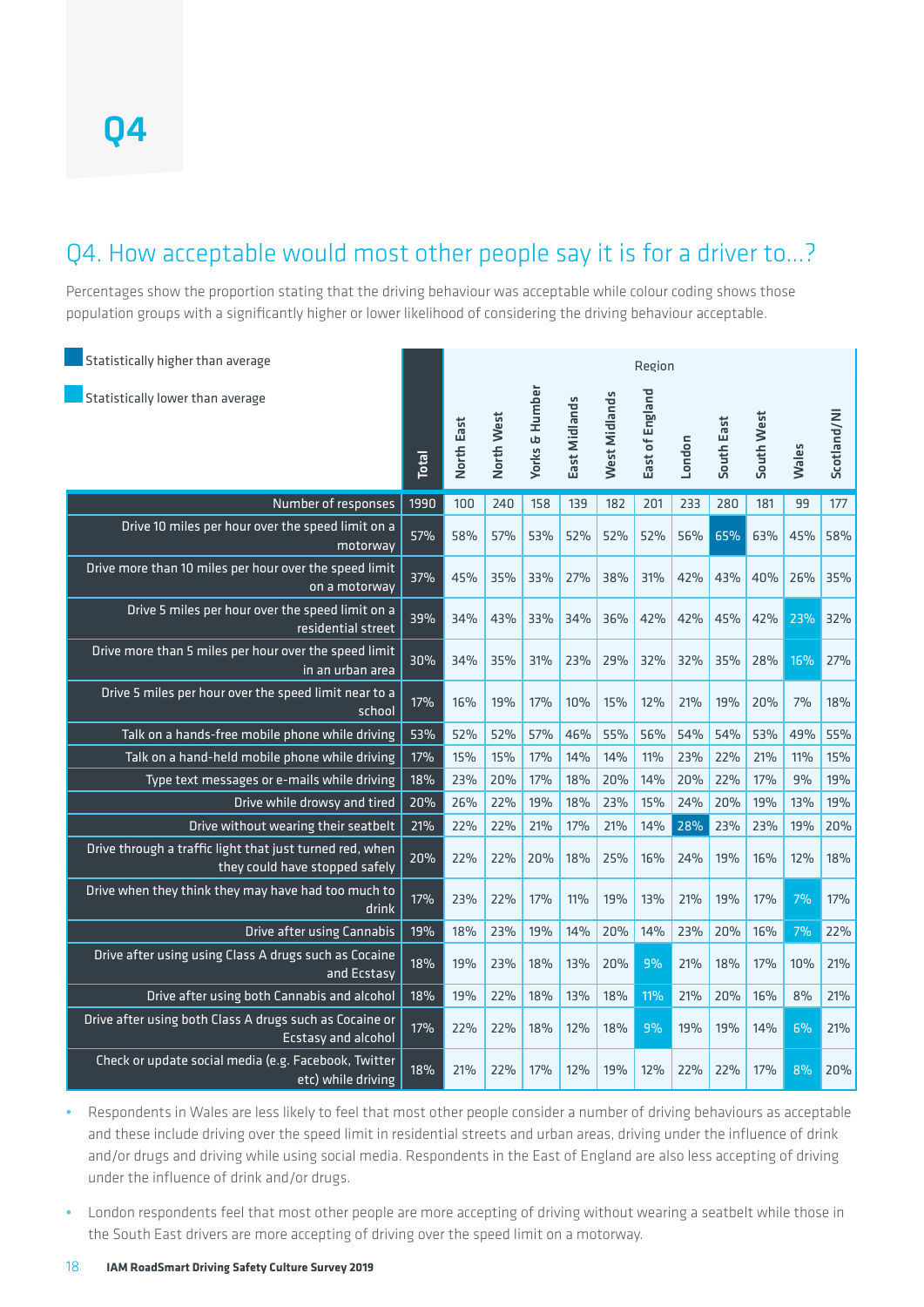## Data Trends

#### Q4. How acceptable would most other people say it is for a driver to...?



**•** Acceptability of driving 10 miles per hour over the speed limit on a motorway and talking on a hands free phone while driving has dropped since 2015.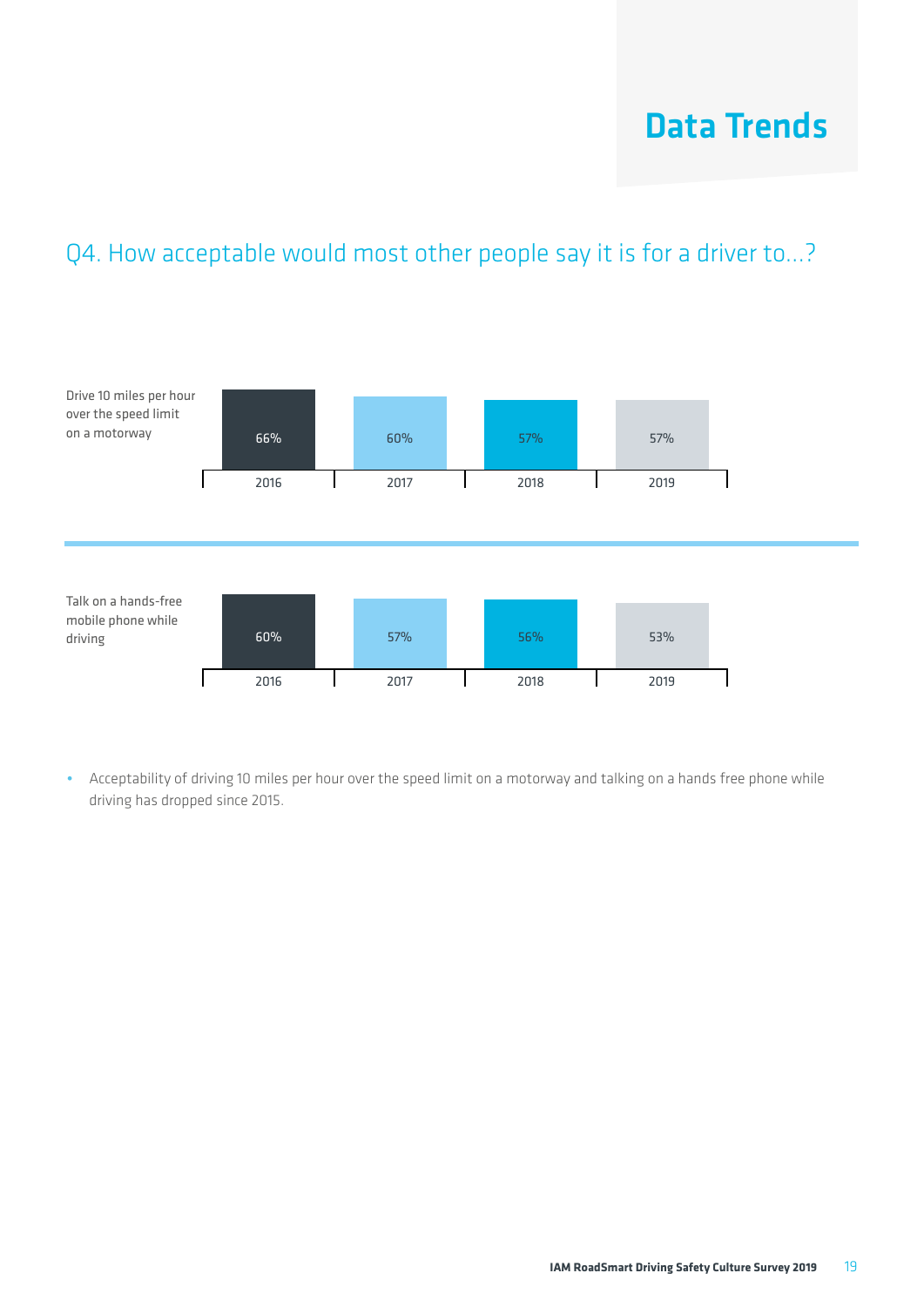#### Q5. How acceptable do you personally feel it is for a driver to…?



**•** Acceptability from a personal point of view is marginally lower than the previous year on a number of metrics.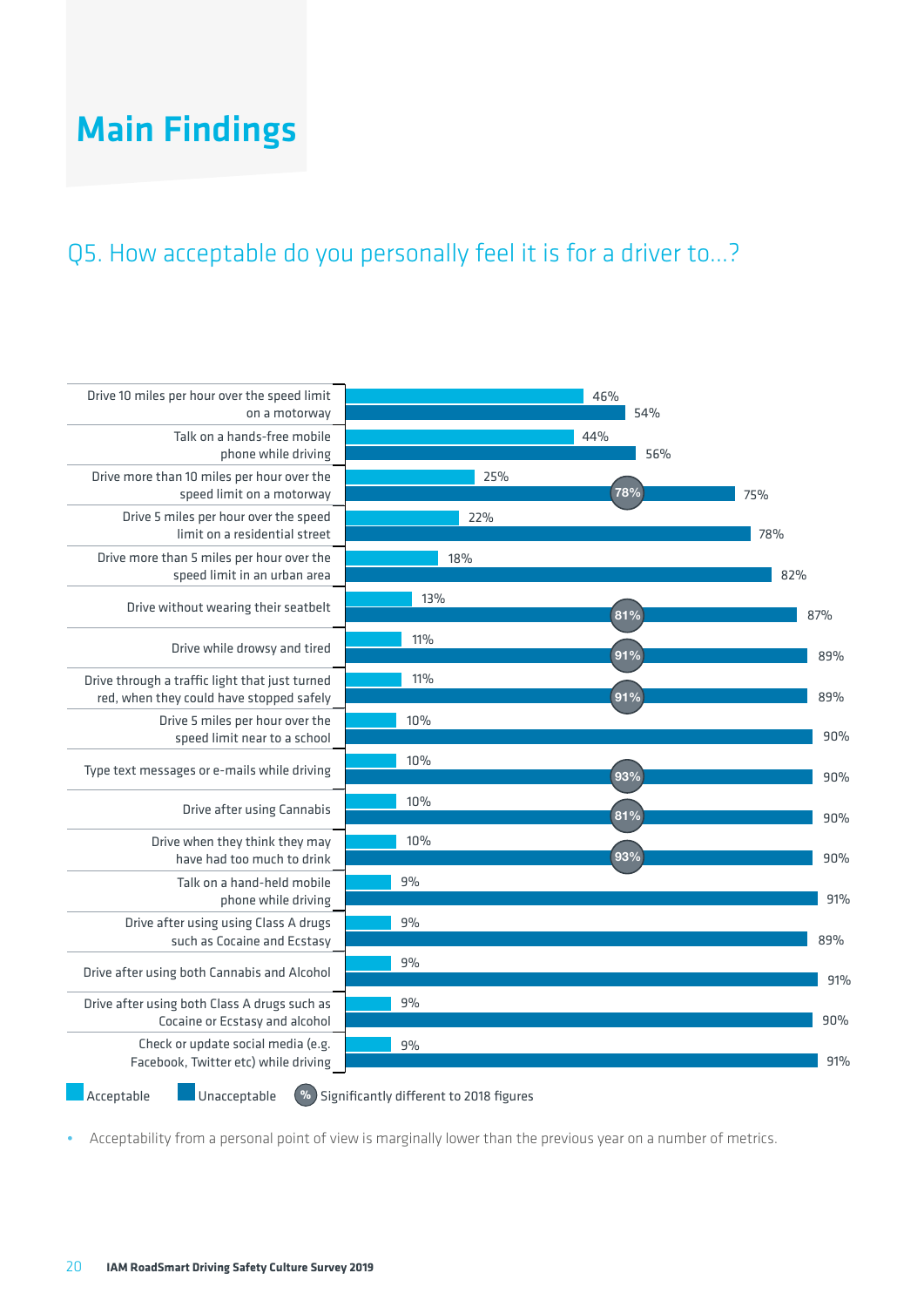#### Q5. How acceptable do you personally feel it is for a driver to…?

Percentages show the proportion stating that the driving behaviour was acceptable while colour coding shows those population groups with a significantly higher or lower likelihood of considering the driving behaviour acceptable.

|                                                                                            |       |      | Gender | Age group                                       |             |                          |                   |             | Mileage      |                    |
|--------------------------------------------------------------------------------------------|-------|------|--------|-------------------------------------------------|-------------|--------------------------|-------------------|-------------|--------------|--------------------|
|                                                                                            | Total | Male | Female | $\frac{1}{4}$<br>$\mathbf{I}$<br>$\overline{1}$ | $-49$<br>55 | සි<br>$\mathbf{r}$<br>50 | $70+$             | Up to 5,000 | 5,000-10,000 | <b>Over 10,000</b> |
| Number of responses                                                                        | 1999  | 997  | 1002   | 360                                             | 655         | 643                      | 341               | 930         | 776          | 221                |
| Drive 10 miles per hour over the speed limit on a motorway                                 | 46%   | 51%  | 41%    | 47%                                             | 49%         | 48%                      | $\overline{37\%}$ | 42%         | 48%          | 56%                |
| Drive more than 10 miles per hour over the<br>speed limit on a motorway                    | 25%   | 29%  | 22%    | 30%                                             | 31%         | 23%                      | $13\%$            | 21%         | 28%          | 29%                |
| Drive 5 miles per hour over the speed limit on a residential street                        | 22%   | 24%  | 21%    | 29%                                             | 25%         | 19%                      | 17%               | 20%         | 24%          | 27%                |
| Drive more than 5 miles per hour over the speed<br>limit in an urban area                  | 18%   | 20%  | 16%    | 25%                                             | 21%         | 16%                      | 11%               | 17%         | 19%          | 20%                |
| Drive 5 miles per hour over the speed limit near to a school                               | 10%   | 11%  | 9%     | 17%                                             | 13%         | 6%                       | 3%                | 8%          | 13%          | 6%                 |
| Talk on a hands-free mobile phone while driving                                            | 44%   | 44%  | 44%    | 59%                                             | 47%         | 40%                      | 29%               | 40%         | 45%          | 51%                |
| Talk on a hand-held mobile phone while driving                                             | 9%    | 10%  | 7%     | 14%                                             | 12%         | 5%                       | 4%                | 8%          | 10%          | 7%                 |
| Type text messages or e-mails while driving                                                | 10%   | 11%  | 9%     | 17%                                             | 13%         | 5%                       | 6%                | 8%          | 12%          | 8%                 |
| Drive while drowsy and tired                                                               | 11%   | 12%  | 11%    | 20%                                             | 14%         | 7%                       | 7%                | 10%         | 14%          | 9%                 |
| Drive without wearing their seatbelt                                                       | 13%   | 14%  | 11%    | 17%                                             | 15%         | 10%                      | 8%                | 13%         | 13%          | 9%                 |
| Drive through a traffic light that just turned red,<br>when they could have stopped safely | 11%   | 12%  | 10%    | 18%                                             | 14%         | 7%                       | 7%                | 11%         | 11%          | 9%                 |
| Drive when they think they may have had too much to drink                                  | 10%   | 10%  | 9%     | 17%                                             | 12%         | 6%                       | 6%                | 8%          | 12%          | 9%                 |
| Drive after using marijuana                                                                | 10%   | 11%  | 8%     | 16%                                             | 12%         | 7%                       | 6%                | 9%          | 11%          | 8%                 |
| Drive after using using Class A drugs such as Cocaine and Ecstasy                          | 9%    | 9%   | 9%     | 15%                                             | 11%         | 5%                       | 6%                | 8%          | 10%          | 7%                 |
| Drive after using both marijuana and alcohol                                               | 9%    | 10%  | 9%     | 16%                                             | 12%         | 6%                       | 6%                | 9%          | 11%          | 7%                 |
| Drive after using both Class A drugs such as<br>Cocaine or Ecstasy and alcohol             | 9%    | 10%  | 9%     | 15%                                             | 12%         | 6%                       | 6%                | 8%          | 11%          | 8%                 |
| Check or update social media<br>(e.g. Facebook, Twitter etc) while driving                 | 9%    | 10%  | 8%     | 14%                                             | 11%         | 6%                       | 6%                | 8%          | 11%          | 8%                 |

Statistically higher than average  $\Box$  Statistically lower than average

- **•** When talking about drivers' personal views, the demographic differences are much more pronounced with female drivers more likely than males to find driving over speed limits acceptable
- **•** Older drivers are less accepting on most types of behaviour while drivers aged 17-34 are more accepting on all but 3 types of behaviour.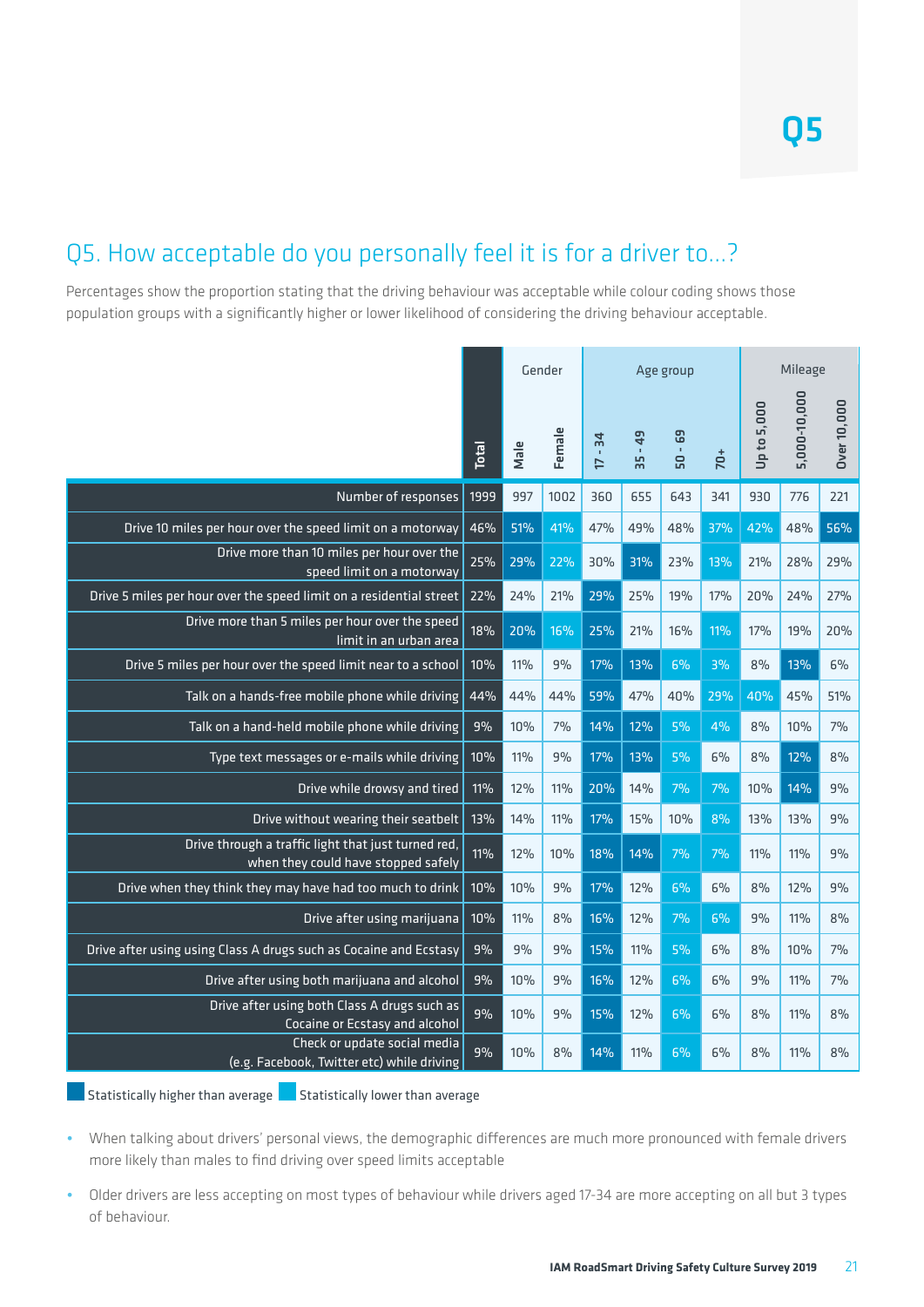#### Q5. How acceptable do you personally feel it is for a driver to…?

Percentages show the proportion stating that the driving behaviour was acceptable while colour coding shows those population groups with a significantly higher or lower likelihood of considering the driving behaviour acceptable.

| Statistically higher than average                                                          |              | Region     |            |                           |               |               |                 |        |            |            |       |             |
|--------------------------------------------------------------------------------------------|--------------|------------|------------|---------------------------|---------------|---------------|-----------------|--------|------------|------------|-------|-------------|
| Statistically lower than average                                                           | <b>Total</b> | North East | North West | <b>Yorks &amp; Humber</b> | East Midlands | West Midlands | East of England | London | South East | South West | Wales | Scotland/NI |
| Number of responses                                                                        | 1999         | 102        | 241        | 159                       | 140           | 183           | 202             | 235    | 281        | 181        | 99    | 176         |
| Drive 10 miles per hour over the<br>speed limit on a motorway                              | 46%          | 46%        | 45%        | 44%                       | 46%           | 43%           | 43%             | 44%    | 55%        | 49%        | 41%   | 46%         |
| Drive more than 10 miles per hour<br>over the speed limit on a motorway                    | 25%          | 25%        | 25%        | 23%                       | 23%           | 26%           | 24%             | 30%    | 31%        | 26%        | 14%   | 22%         |
| Drive 5 miles per hour over the<br>speed limit on a residential street                     | 22%          | 18%        | 25%        | 19%                       | 21%           | 21%           | 21%             | 28%    | 24%        | 26%        | 13%   | 19%         |
| Drive more than 5 miles per hour over the speed limit<br>in an urban area                  | 18%          | 17%        | 17%        | 16%                       | 17%           | 21%           | 17%             | 22%    | 21%        | 17%        | 12%   | 15%         |
| Drive 5 miles per hour over the speed limit<br>near to a school                            | 10%          | 6%         | 10%        | 6%                        | 11%           | 12%           | 5%              | 15%    | <b>11%</b> | 9%         | 7%    | 9%          |
| Talk on a hands-free mobile phone while driving                                            | 44%          | 35%        | 44%        | 47%                       | 40%           | 46%           | 47%             | 42%    | 44%        | 44%        | 47%   | 46%         |
| Talk on a hand-held mobile phone while driving                                             | 9%           | 7%         | 12%        | 6%                        | 7%            | 9%            | 5%              | 16%    | 8%         | 8%         | 6%    | 7%          |
| Type text messages or e-mails while driving                                                | 10%          | 6%         | 11%        | 11%                       | 10%           | 11%           | 7%              | 14%    | 10%        | 9%         | 5%    | 9%          |
| Drive while drowsy and tired                                                               | <b>11%</b>   | 6%         | 13%        | 12%                       | 10%           | 14%           | 8%              | 17%    | 11%        | 10%        | 11%   | 9%          |
| Drive without wearing their seatbelt                                                       | 13%          | 7%         | 14%        | 16%                       | 9%            | 13%           | 8%              | 19%    | 12%        | 14%        | 9%    | 10%         |
| Drive through a traffic light that just turned red, when<br>they could have stopped safely | $11\%$       | 4%         | 9%         | 13%                       | 10%           | 13%           | 11%             | 16%    | 12%        | 8%         | 13%   | 10%         |
| Drive when they think they may have had too<br>much to drink                               | 10%          | 4%         | <b>11%</b> | 11%                       | 9%            | 12%           | 8%              | 15%    | 8%         | 9%         | 4%    | 9%          |
| Drive after using Cannabis                                                                 | 10%          | 5%         | 10%        | 10%                       | 7%            | 11%           | 7%              | 17%    | 9%         | 10%        | 3%    | 10%         |
| Drive after using using Class A drugs<br>such as Cocaine and Ecstasy                       | 9%           | 3%         | 12%        | 10%                       | 7%            | 8%            | 8%              | 14%    | 8%         | 9%         | 2%    | 8%          |
| Drive after using both Cannabis and alcohol                                                | 9%           | 8%         | 11%        | 9%                        | 9%            | 10%           | 8%              | 13%    | 8%         | 10%        | 3%    | 8%          |
| Drive after using both Class A drugs such as Cocaine or<br><b>Ecstasy and alcohol</b>      | 9%           | 5%         | 11%        | 9%                        | 8%            | 10%           | 8%              | 15%    | 9%         | 9%         | 4%    | 9%          |
| Check or update social media<br>(e.g. Facebook, Twitter etc) while driving                 | 9%           | 7%         | 10%        | 10%                       | 9%            | 11%           | 6%              | 14%    | 8%         | 9%         | 4%    | 10%         |

**•** Regionally, those in London are more likely to be more accepting of a number of driver behaviours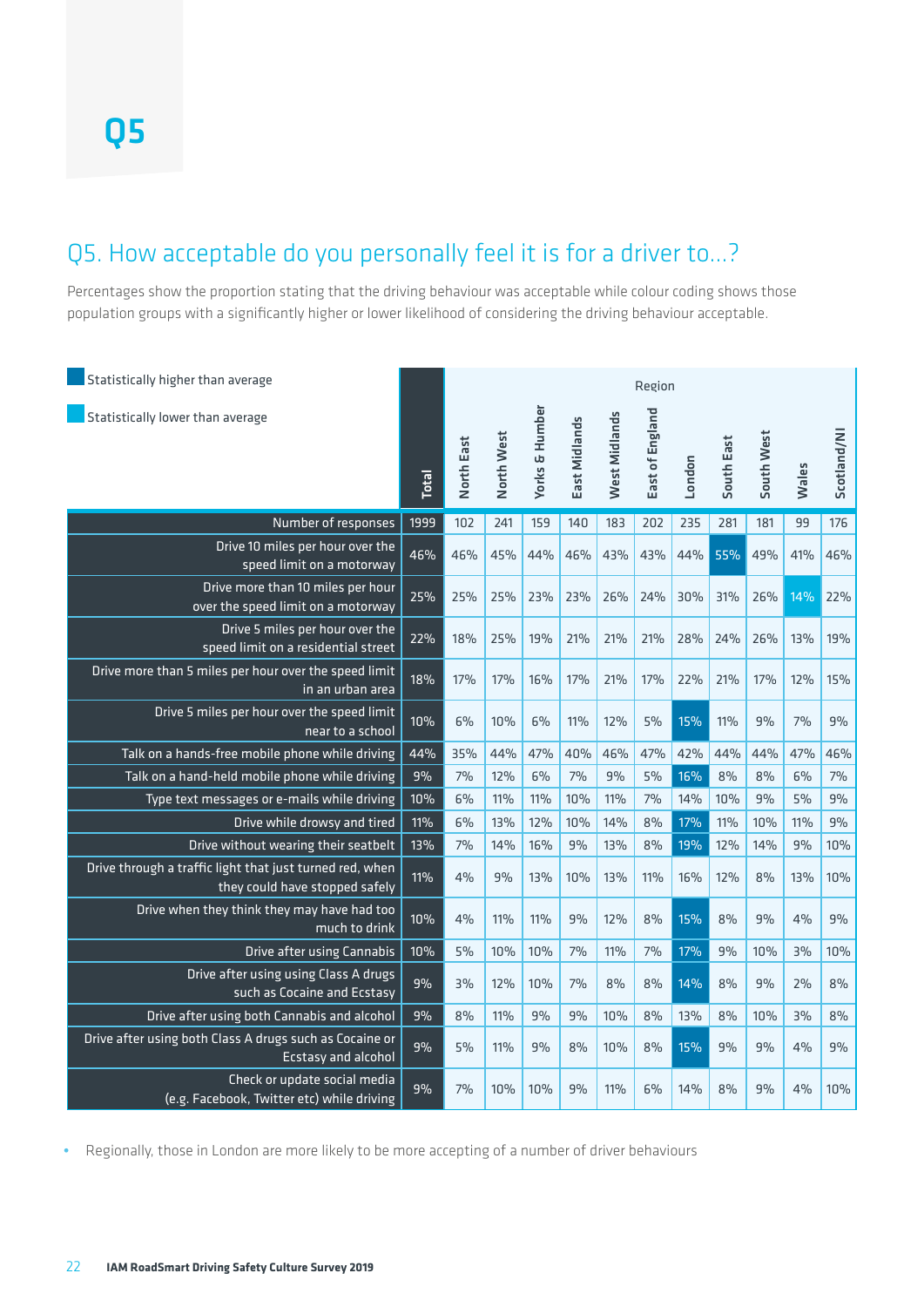## Data Trends

#### Q5. How acceptable do you personally feel it is for a driver to...? (percentage stating acceptable)



**•** On a personal level, driving 10 miles per hour over the speed limit on a motorway, typing text messages or e-mails while driving and driving while drowsy and tired all showed downward trends in acceptability since 2015. However as mentioned earlier, these changes are not significant from one year to the next but they are from the beginning to the end of the time period.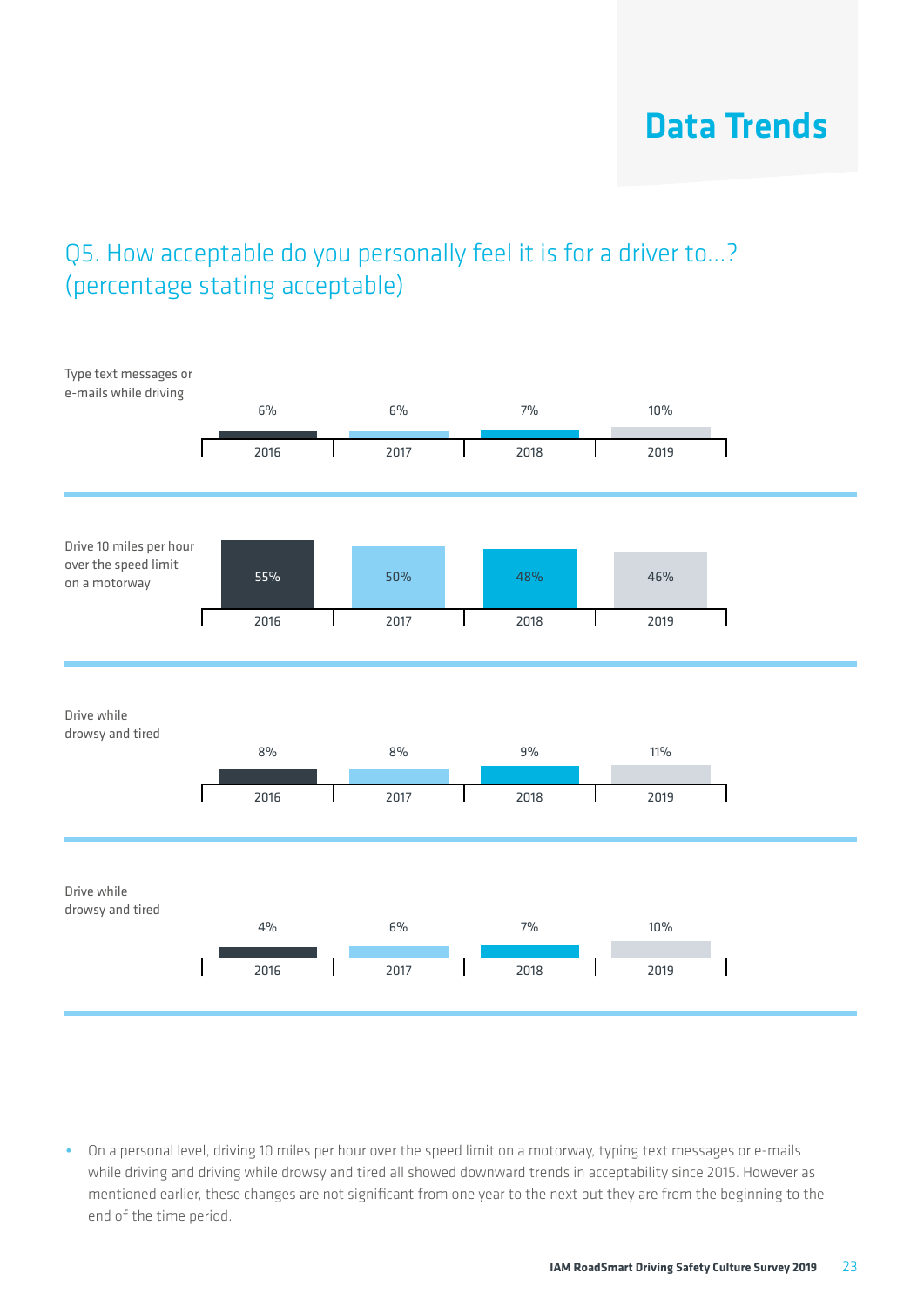#### Q6. In the past 30 days, how often have you....?



**•** Apart from driving 10 miles per hour over the speed limit on a motorway, driving over 5 miles an hour in a residential street and talking hands free on a mobile phone while driving, relatively few drivers admitted to any of the other specified driving behaviours.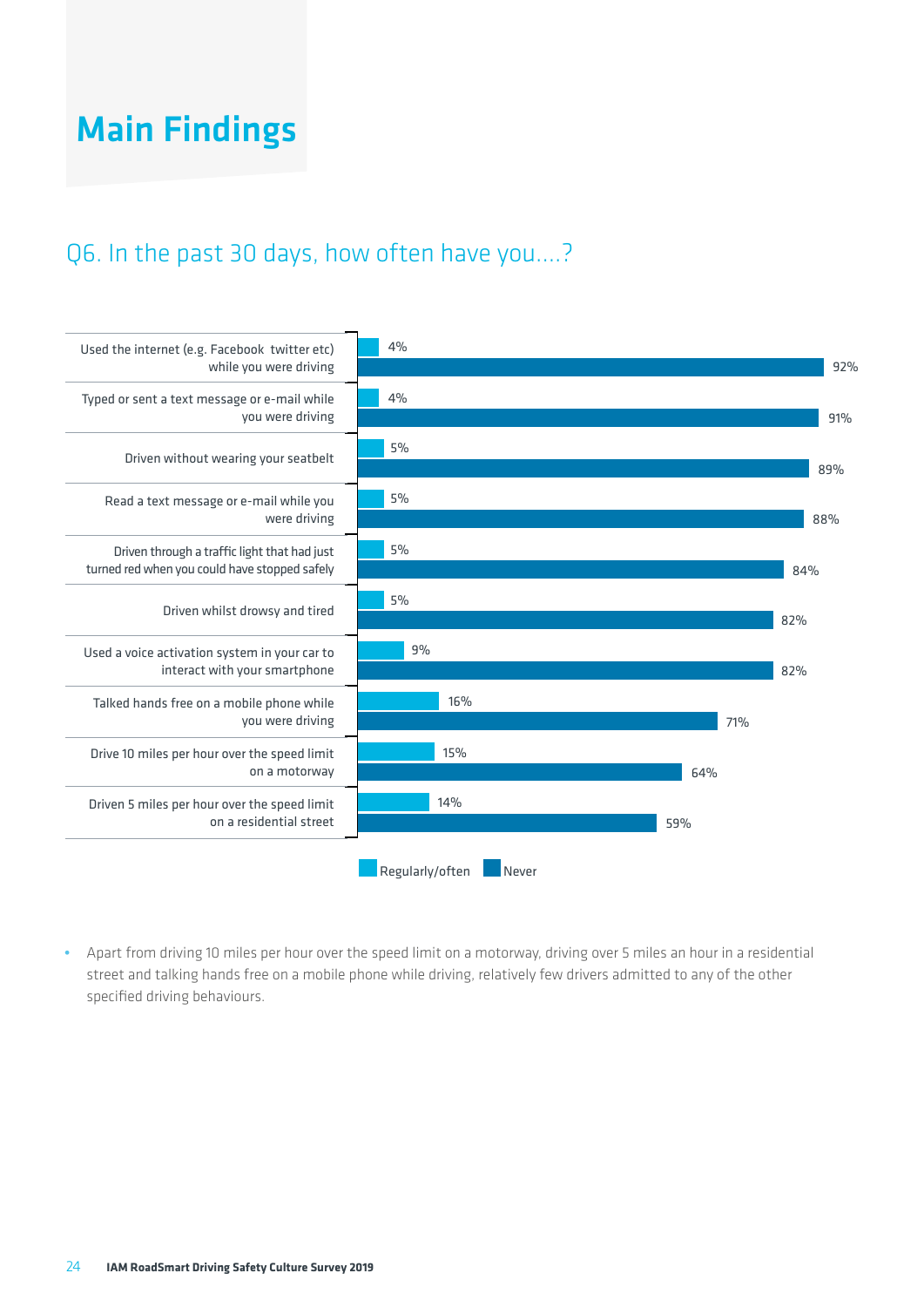#### Q6. In the past 30 days, how often have you....?

| Statistically higher than average                                                             |       | Gender |        |                          |                          | Age group         | Mileage |             |              |                    |
|-----------------------------------------------------------------------------------------------|-------|--------|--------|--------------------------|--------------------------|-------------------|---------|-------------|--------------|--------------------|
| Statistically lower than average                                                              | Total | Male   | Female | 34<br>$\mathbf{I}$<br>17 | $-49$<br>$\frac{15}{25}$ | <b>G</b><br>$-05$ | $70+$   | Jp to 5,000 | 5,000-10,000 | <b>Dver 10,000</b> |
| Number of responses                                                                           | 1982  | 986    | 996    | 356                      | 644                      | 642               | 340     | 923         | 770          | 218                |
| Drive 10 miles per hour over the speed limit on a motorway                                    | 15%   | 18%    | 12%    | 21%                      | 19%                      | 11%               | 9%      | 10%         | 18%          | 23%                |
| Driven 5 miles per hour over the speed limit on a residential street                          | 14%   | 16%    | 12%    | 21%                      | 17%                      | 10%               | 9%      | 12%         | 17%          | 14%                |
| Read a text message or e-mail while you were driving                                          | 5%    | 5%     | 5%     | 11%                      | 6%                       | 2%                | $1\%$   | 3%          | 6%           | 5%                 |
| Typed or sent a text message or e-mail while you were driving                                 | 4%    | 5%     | 4%     | 9%                       | 7%                       | $1\%$             | $1\%$   | 3%          | 5%           | 6%                 |
| Driven without wearing your seatbelt                                                          | 5%    | 5%     | 5%     | 11%                      | 7%                       | 2%                | 1%      | 3%          | 6%           | 6%                 |
| Driven whilst drowsy and tired                                                                | 5%    | 5%     | 6%     | 9%                       | 8%                       | 3%                | 1%      | 4%          | 6%           | 9%                 |
| Driven through a traffic light that had just turned red when you<br>could have stopped safely | 5%    | 6%     | 5%     | 9%                       | 9%                       | 2%                | 2%      | 4%          | 8%           | 5%                 |
| Talked hands free on a mobile phone while you were driving                                    | 16%   | 16%    | 16%    | 23%                      | 22%                      | 10%               | 8%      | 10%         | 18%          | 26%                |
| Used the internet (e.g. Facebook twitter etc)<br>while you were driving                       | 4%    | 4%     | 3%     | 7%                       | 6%                       | 1%                | $0\%$   | 3%          | 5%           | 3%                 |
| Used a voice activation system in your car to interact<br>with your smartphone-               | 9%    | 9%     | 9%     | 17%                      | 13%                      | 4%                | 3%      | 6%          | 11%          | 12%                |

- **•** The chart above shows the proportion that regularly/often engage in a particular driving activity and again shows the differences between the age groups and genders. In particular, drivers under 50 years of age are more likely to engage in virtually all activities when compared with drivers aged 50 and over.
- **•** Lower mileage drives are also less likely to engage with such activities when compare with higher mileage who are more likely.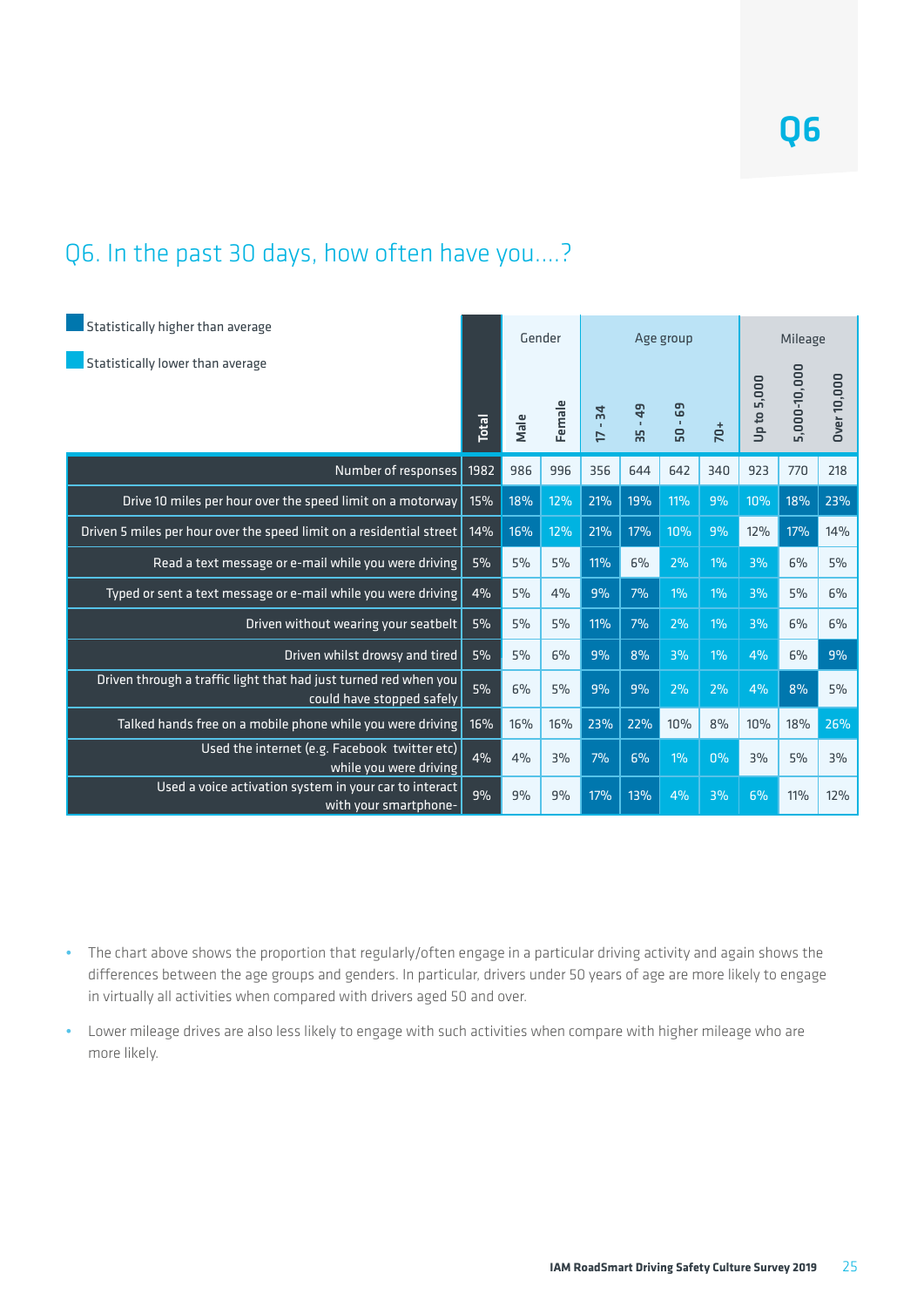#### Q6. In the past 30 days, how often have you…?

Percentages show the proportion stating regularly/often while colour coding shows those population groups with a significantly higher or lower likelihood of driving in this way

|                                                                                               |              | Region     |            |                           |               |                      |                 |        |            |            |       |             |
|-----------------------------------------------------------------------------------------------|--------------|------------|------------|---------------------------|---------------|----------------------|-----------------|--------|------------|------------|-------|-------------|
|                                                                                               | <b>Total</b> | North East | North West | <b>Yorks &amp; Humber</b> | East Midlands | <b>Nest Midlands</b> | East of England | London | South East | South West | Wales | Scotland/NI |
| Number of responses                                                                           | 1982         | 99         | 241        | 158                       | 137           | 182                  | 200             | 232    | 279        | 180        | 99    | 175         |
| Drive 10 miles per hour over the speed limit<br>on a motorway                                 | 15%          | 21%        | 14%        | 18%                       | 15%           | 14%                  | 16%             | 19%    | 13%        | 18%        | 9%    | 9%          |
| Driven 5 miles per hour over the speed limit<br>on a residential street                       | 14%          | 18%        | 13%        | 14%                       | 11%           | 18%                  | 14%             | 14%    | 16%        | 18%        | 4%    | 12%         |
| Read a text message or e-mail while you were driving                                          | 5%           | 4%         | 5%         | 4%                        | 5%            | 5%                   | 5%              | 10%    | 3%         | 4%         | 2%    | 3%          |
| Typed or sent a text message or e-mail while<br>vou were driving                              | 4%           | 5%         | 5%         | 4%                        | 5%            | 4%                   | 3%              | 9%     | 3%         | 3%         | 2%    | 3%          |
| Driven without wearing your seatbelt                                                          | 5%           | 6%         | 5%         | 6%                        | 2%            | 6%                   | 4%              | 10%    | 2%         | 4%         | $0\%$ | 3%          |
| Driven whilst drowsy and tired                                                                | 5%           | 2%         | 7%         | 7%                        | 5%            | 6%                   | 5%              | 10%    | 3%         | 4%         | 2%    | 4%          |
| Driven through a traffic light that had just turned red<br>when you could have stopped safely | 5%           | 4%         | 6%         | 4%                        | 7%            | 8%                   | 5%              | 10%    | 3%         | 2%         | 4%    | 4%          |
| Talked hands free on a mobile phone<br>while you were driving                                 | 16%          | 13%        | 18%        | 18%                       | 17%           | 16%                  | 14%             | 20%    | 11%        | 17%        | 12%   | 14%         |
| Used the internet (e.g. Facebook twitter etc)<br>while you were driving                       | 4%           | 4%         | 5%         | 3%                        | 5%            | 6%                   | 2%              | 8%     | $1\%$      | 2%         | 2%    | 2%          |
| Used a voice activation system in your car to<br>interact with your smartphone                | 9%           | 8%         | 10%        | 10%                       | 7%            | 9%                   | 9%              | 14%    | 6%         | 8%         | 8%    | 6%          |

**Statistically higher than average**  $\Box$  Statistically lower than average

**•** Drivers in London are more likely to engage in a number of particular driving activities compared with the rest of the country.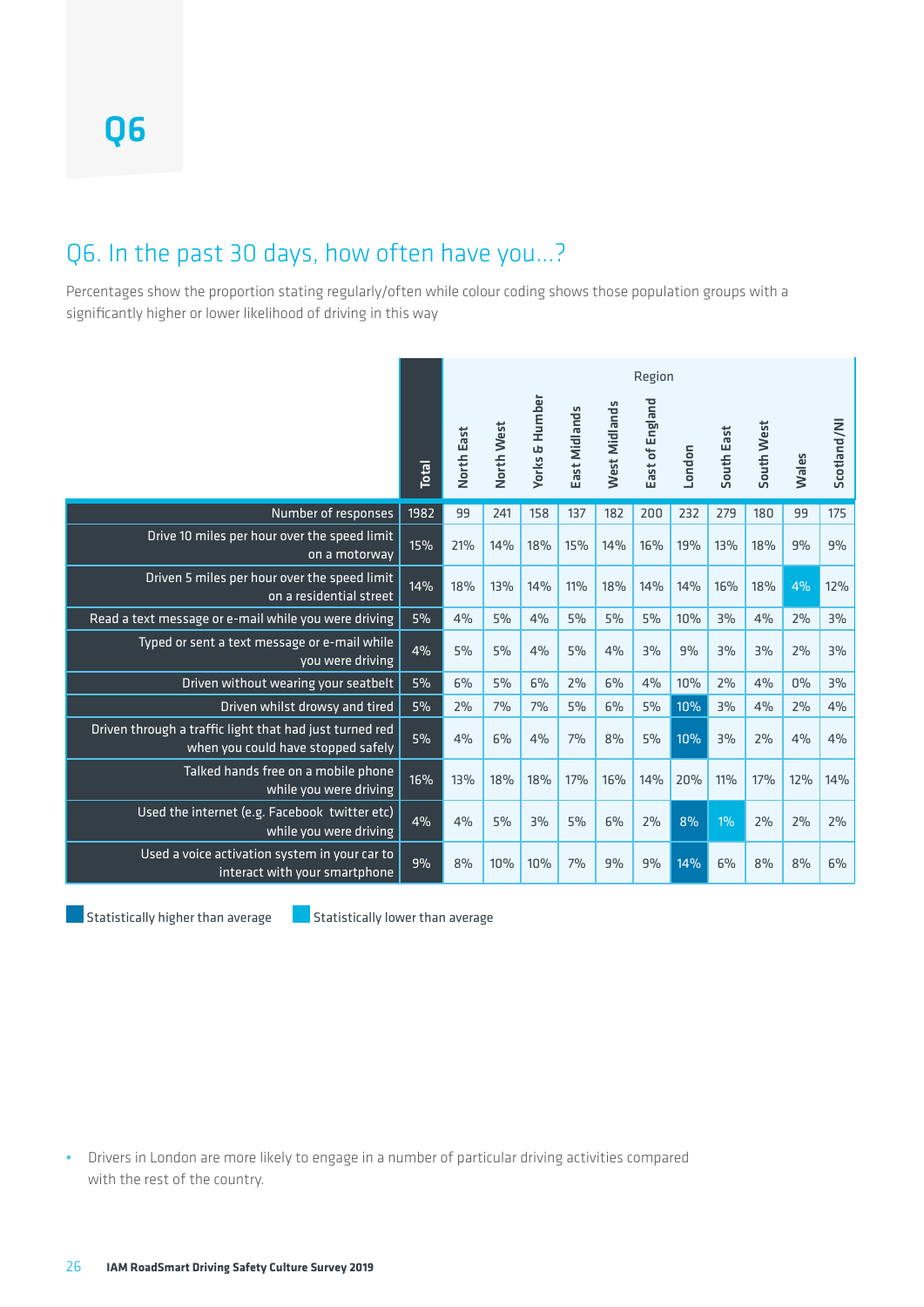#### Q7/8. How strongly do you support or oppose the following.... ?

Percentages show the proportion stating regularly/often while colour coding shows those population groups with a significantly higher or lower likelihood of driving in this way

| Law against reading, typing, or sending a text<br>message or email while driving                                                                               | 94%<br>96%                                                   | 6%         |
|----------------------------------------------------------------------------------------------------------------------------------------------------------------|--------------------------------------------------------------|------------|
| The law against using a handheld mobile phone<br>while driving                                                                                                 | 95%<br>93%                                                   | 7%         |
| The law making it an offence to drive with more than<br>a certain amount of Class A drugs (such as Cocaine<br>and Ecstasy) in your system                      | 93%                                                          | 7%         |
| Having a law making it illegal to drive with more than a<br>certain amount of cannabis in your system                                                          | 92%                                                          | 8%         |
| Requiring all drivers age 85 and older to pass a simple<br>screening test, for health problems that can affect their<br>driving, when they renew their license | 92%                                                          | 8%         |
| A law requiring all drivers who have been convicted<br>of drink driving to use a device that won't let their car<br>start if they have been drinking,          | 90%                                                          | 10%        |
| Requiring all new cars to have a built-in technology<br>that won't let the car start if the driver's alcohol level is<br>over the legal limit                  | 89%                                                          | <b>11%</b> |
| Having a law requiring drivers to take special actions<br>when passing an emergency vehicle stopped on the<br>side of the road                                 | 88%                                                          | 12%        |
| Using speed cameras to check if a vehicle is taxed,<br>insured and has an MOT                                                                                  | 86%                                                          | 14%        |
| Regulate non-driving-related technologies in cars<br>to make sure they don't distract drivers                                                                  | 86%                                                          | 14%        |
| Requiring all drivers age 75 and older to provide an<br>eye test certificate when they renew their licences                                                    | 85%<br>89%                                                   | 15%        |
| Publish maps that show the locations of motor<br>vehicle accidents in which people were seriously<br>injured or killed each year                               | 84%                                                          | 16%        |
|                                                                                                                                                                | Support<br>Oppose<br>Significantly different to 2018 figures |            |

**•** This chart is continued on the following page and shows a similar picture to last year. The majority of drivers supported all but one law/regulation namely a law that assumes the driver is always responsible for any collision with a cyclist or pedestrian in an urban area which 66% were opposed to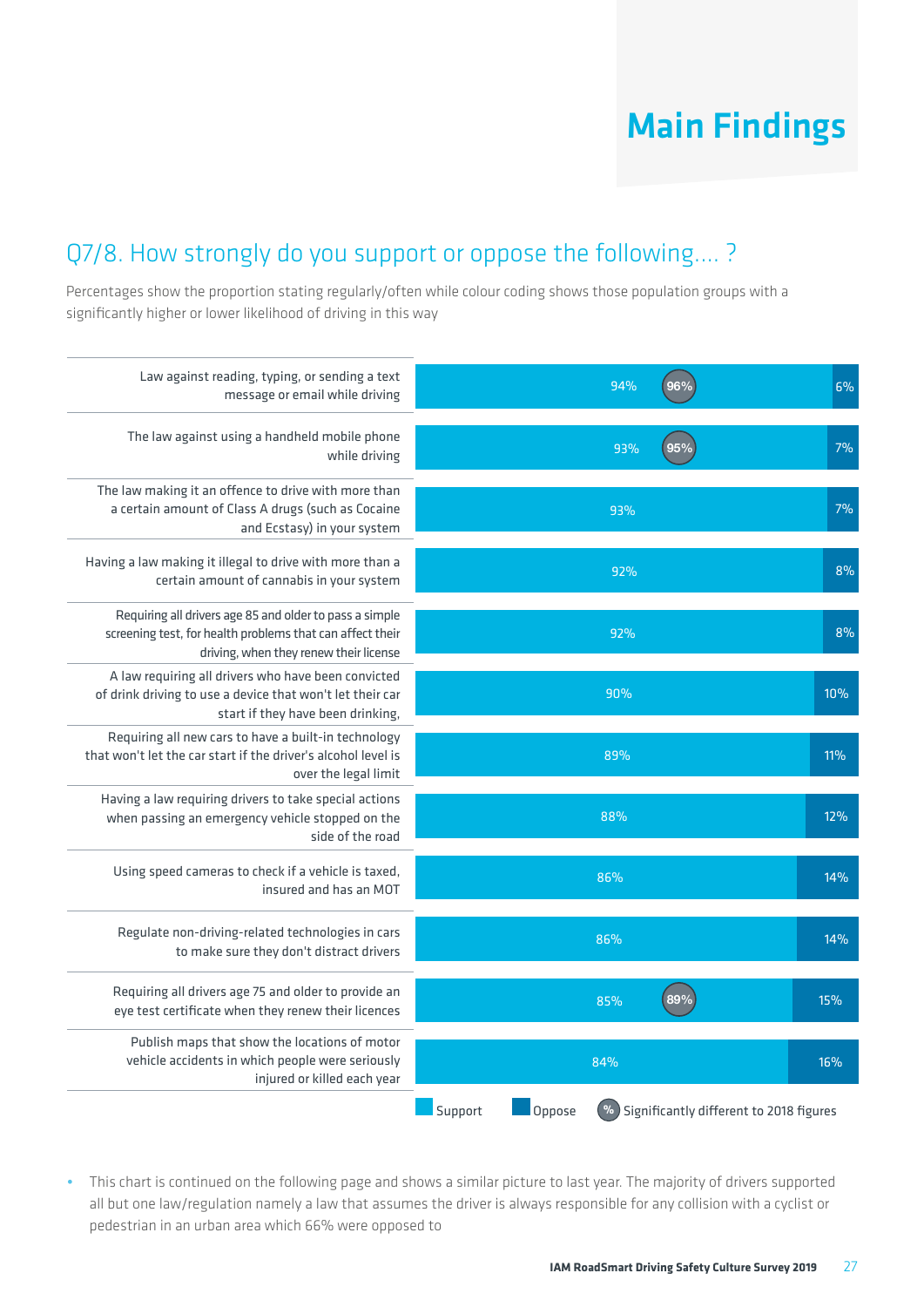#### Q7/8. How strongly do you support or oppose the following…?

| Increasing the maximum sentence for causing death by<br>dangerous driving from 14 years in prison to life                            |                   | 83%                                        | 17% |  |  |  |  |  |  |  |  |
|--------------------------------------------------------------------------------------------------------------------------------------|-------------------|--------------------------------------------|-----|--|--|--|--|--|--|--|--|
| Using cameras to automatically fine drivers who drive<br>more than 10 mph over the speed limit in school zones                       |                   | 82%                                        |     |  |  |  |  |  |  |  |  |
| Using cameras to automatically fine drivers who run<br>red lights in urban areas                                                     |                   | 80%                                        | 20% |  |  |  |  |  |  |  |  |
| Using cameras to automatically fine drivers who drive<br>more than 10 mph over the speed limit on residential<br>streets             |                   | 79%                                        | 21% |  |  |  |  |  |  |  |  |
| Lowering the limit for a driver's blood alcohol concentration<br>from 0.08 to 0.05 g/d as in Scotland and most of Europe             |                   | 78%                                        | 22% |  |  |  |  |  |  |  |  |
| Using average speed cameras to automatically fine<br>drivers who drive more than10 mph over the speed limit<br>in urban areas        | 74%               |                                            | 26% |  |  |  |  |  |  |  |  |
| Applying restrictions (such as night driving or<br>passenger restrictions) to new drivers for a period of<br>time, regardless of age | 74%               |                                            | 26% |  |  |  |  |  |  |  |  |
| The new law allowing learner drivers on motorways                                                                                    | 73%               |                                            | 27% |  |  |  |  |  |  |  |  |
| A law against using any type of mobile phone while<br>driving, hand-held or hands-free, for all drivers<br>regardless of their age   | 69%               |                                            | 31% |  |  |  |  |  |  |  |  |
| Requiring all new drivers (regardless of age) to take a<br>compulsory approved drivers education course before<br>getting a license  | 65%               |                                            | 35% |  |  |  |  |  |  |  |  |
| Using cameras to automatically fine drivers who drive<br>more than10 mph over the speed limit on Motorways                           | 63%               | 48%                                        | 37% |  |  |  |  |  |  |  |  |
| Making the standard speed limit in towns and cities<br>20mph                                                                         | 53%               |                                            | 47% |  |  |  |  |  |  |  |  |
| A law that assumes the driver is always responsible for<br>any collision with a cyclist or pedestrian in an urban area               | 34%               | 66%                                        |     |  |  |  |  |  |  |  |  |
|                                                                                                                                      | Support<br>Oppose | %) Significantly different to 2018 figures |     |  |  |  |  |  |  |  |  |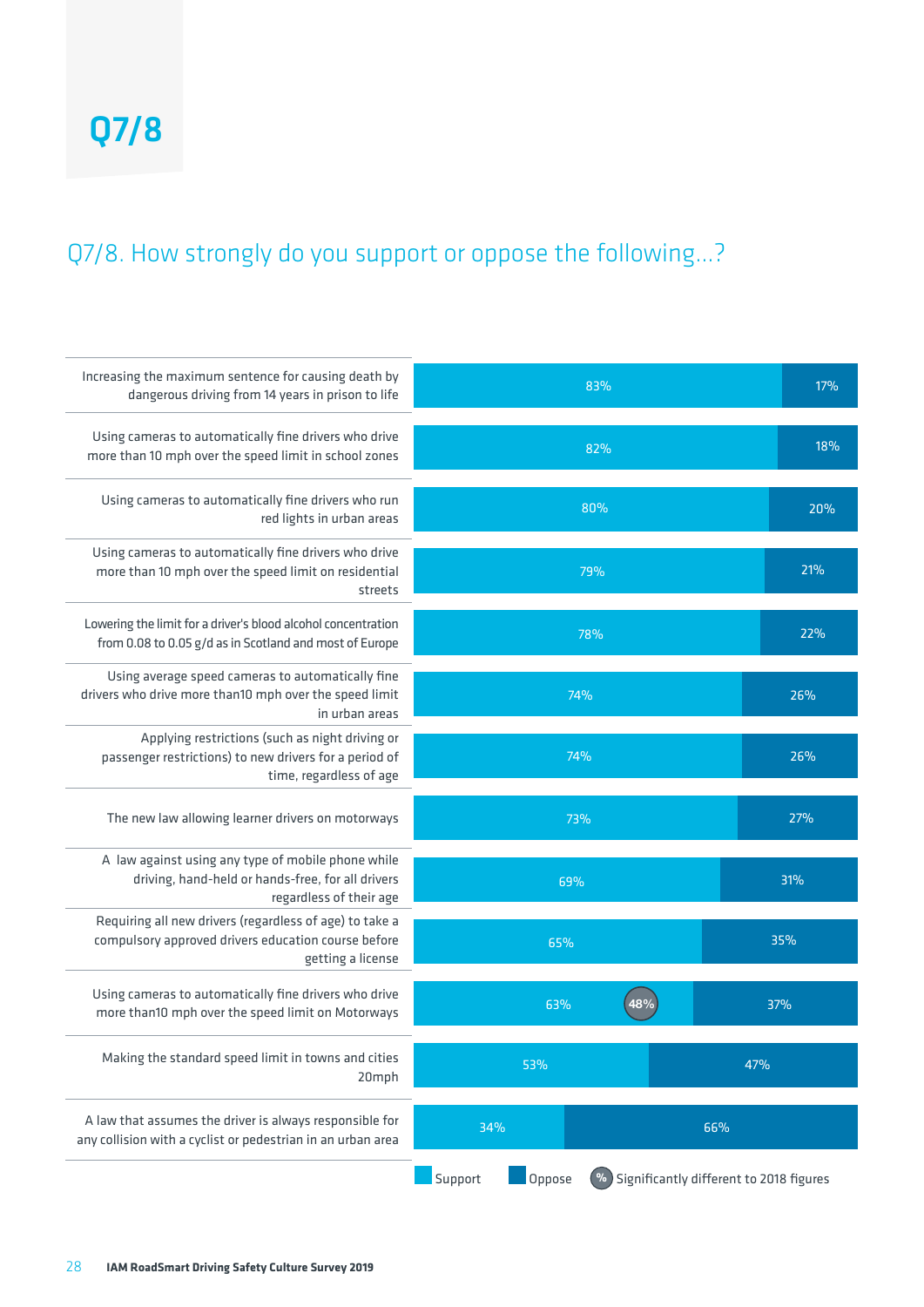#### Q7/8. How strongly do you support or oppose the following...? (% show the proportion supporting)

Percentages show the proportion supporting the proposal while colour coding shows those population groups with a significantly higher or lower likelihood of considering the driving behaviour acceptable.

| Statistically higher than average                                                                                                                  |       | Gender |        |                         | Age group                |           |      |
|----------------------------------------------------------------------------------------------------------------------------------------------------|-------|--------|--------|-------------------------|--------------------------|-----------|------|
| Statistically lower than average                                                                                                                   |       |        |        |                         |                          |           |      |
|                                                                                                                                                    | Total | Male   | Female | $-34$<br>$\overline{1}$ | $-49$<br>$\frac{15}{25}$ | $50 - 69$ | 70+  |
| Number of responses                                                                                                                                | 2001  | 998    | 1003   | 361                     | 655                      | 644       | 341  |
| A law against reading, typing, or sending a<br>text message or email while driving                                                                 | 94%   | 93%    | 94%    | 86%                     | 92%                      | 97%       | 99%  |
| The law making it an offence to drive with more than a certain amount<br>of Class A drugs                                                          | 93%   | 92%    | 95%    | 88%                     | 91%                      | 96%       | 100% |
| The law against using a handheld mobile phone while driving                                                                                        | 93%   | 92%    | 93%    | 88%                     | 91%                      | 95%       | 96%  |
| The law making it illegal to drive with more<br>than a certain amount of canabis in your system                                                    | 92%   | 91%    | 93%    | 87%                     | 89%                      | 95%       | 100% |
| Requiring all drivers age 85 and older to pass<br>a simple screening test, for health problems.                                                    | 92%   | 90%    | 93%    | 88%                     | 92%                      | 94%       | 90%  |
| A law requiring all drivers who have been convicted of drink driving to<br>use a device that won't let their car start if they have been drinking. | 90%   | 88%    | 92%    | 85%                     | 88%                      | 91%       | 95%  |
| Requiring all new cars to have a built-in technologythat won't let the<br>car start if the driver's alcohol level is over the legal limit          | 89%   | 87%    | 91%    | 85%                     | 88%                      | 91%       | 94%  |
| Having a law requiring drivers to take special actions when being<br>passed by an emergency vehicle showing blue lights                            | 88%   | 88%    | 89%    | 84%                     | 86%                      | 90%       | 95%  |
| Regulate non-driving-related technologies in cars to make sure they<br>don't distract drivers                                                      | 86%   | 85%    | 88%    | 81%                     | 85%                      | 87%       | 91%  |
| Using speed cameras to check if a vehicle is taxed,<br>insured and has an MOT                                                                      | 86%   | 85%    | 86%    | 78%                     | 85%                      | 88%       | 92%  |
| Requiring all drivers age 75 and older to provide an eye test certificate<br>when they renew their licences                                        | 85%   | 86%    | 85%    | 84%                     | 85%                      | 87%       | 83%  |
| Publish maps that show the locations of motor vehicle accidents in<br>which people were seriously injured or killed each year                      | 84%   | 83%    | 85%    | 84%                     | 85%                      | 82%       | 84%  |
| Increasing the maximum sentence for causing death by dangerous<br>driving from 14 years in prison to life                                          | 83%   | 82%    | 84%    | 78%                     | 81%                      | 84%       | 89%  |

**•** The demographic differences shown on this chart and the one on the following page continue the theme from previous years of greater support for more regulation amongst older drivers and females while younger drivers and males were less supportive.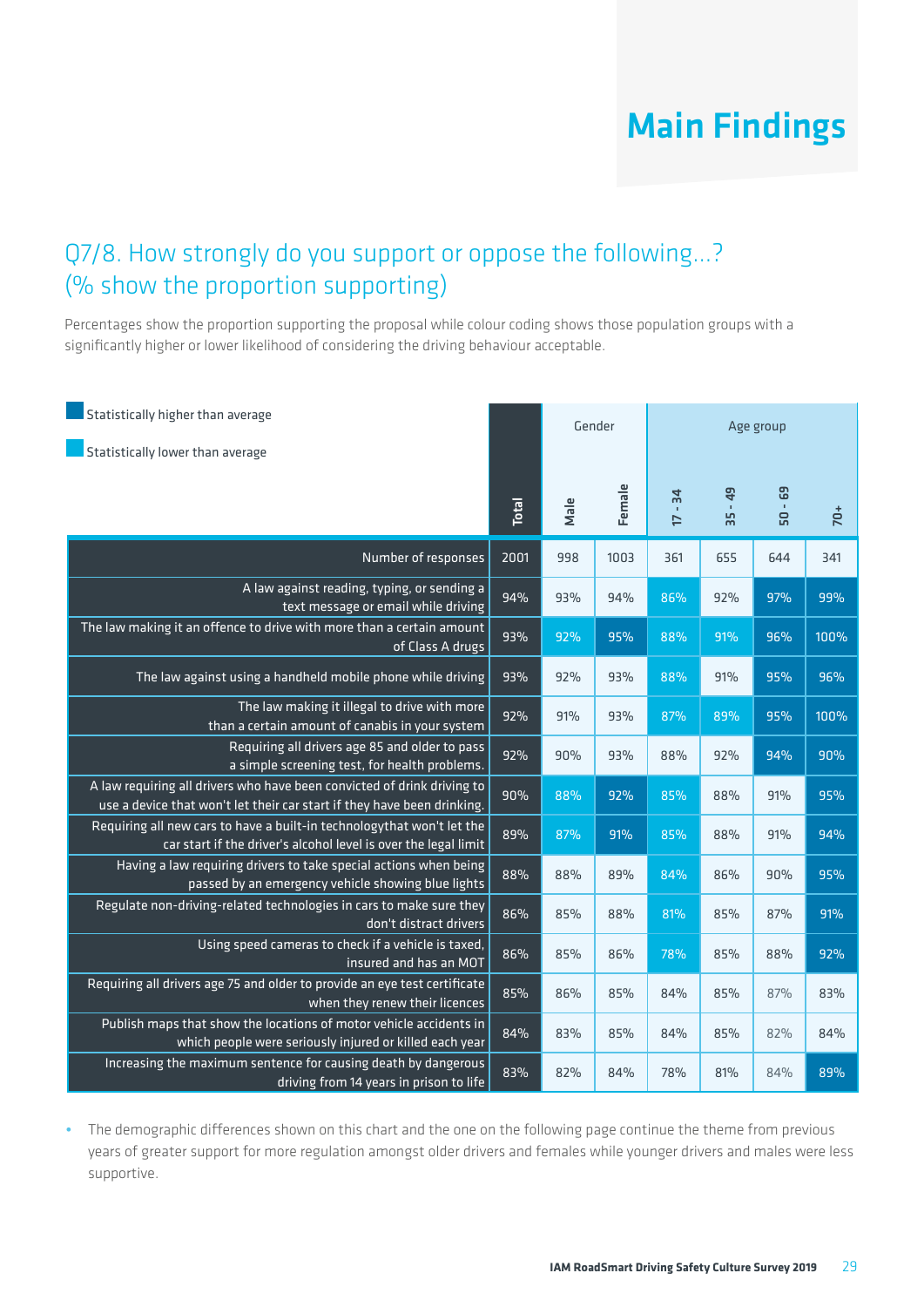#### Q7/8. How strongly do you support or oppose the following...? (% show the proportion supporting)

Percentages show the proportion supporting the proposal while colour coding shows those population groups with a significantly higher or lower likelihood of considering the driving behaviour acceptable.

| Statistically higher than average                                                                                                 |       | Gender |        |                                                  | Age group    | Mileage                        |       |                    |                   |
|-----------------------------------------------------------------------------------------------------------------------------------|-------|--------|--------|--------------------------------------------------|--------------|--------------------------------|-------|--------------------|-------------------|
| Statistically lower than average                                                                                                  | Total | Male   | Female | $\overline{4}$<br>$\mathbf{r}$<br>$\overline{1}$ | $-49$<br>Ln. | ශී<br>$\mathbf{r}$<br><u>ទ</u> | $70+$ | <b>Up to 5,000</b> | Over 10,000       |
| Number of responses                                                                                                               | 2001  | 998    | 1003   | 361                                              | 655          | 644                            | 341   | 932                | 221               |
| Using cameras to automatically fine drivers who drive more than 10 mph<br>over the speed limit in school zones                    | 82%   | 82%    | 82%    | 80%                                              | 79%          | 84%                            | 89%   | 83%                | 77%               |
| Using cameras to automatically fine drivers who run red lights<br>in urban areas                                                  | 80%   | 81%    | 80%    | 77%                                              | 76%          | 83%                            | 88%   | 81%                | 80%               |
| Using cameras to automatically fine drivers<br>who drive more than 10 mph over the speed limit on residential streets             | 79%   | 78%    | 80%    | 76%                                              | 76%          | 81%                            | 85%   | 79%                | 76%               |
| Lowering the limit for a driver's blood alcohol concentration from<br>0.08 to 0.05 g/d as in Scotland and most of Europe          | 78%   | 75%    | 80%    | 74%                                              | 80%          | 79%                            | 75%   | 78%                | 76%               |
| Applying restrictions (such as night driving or passenger restrictions) to<br>new drivers for a period of time, regardless of age | 74%   | 74%    | 74%    | 63%                                              | 72%          | 77%                            | 82%   | 76%                | 73%               |
| The new law allowing learner drivers on motorways                                                                                 | 73%   | 72%    | 75%    | 76%                                              | 76%          | 71%                            | 70%   | 72%                | 73%               |
| A law against using any type of mobile phone while driving, hand-held<br>or hands-free, for all drivers                           | 69%   | 68%    | 70%    | 61%                                              | 68%          | 71%                            | 75%   | 74%                | $\overline{57\%}$ |
| Requiring all new drivers to take a compulsory approved drivers<br>education course before getting a license                      | 65%   | 66%    | 63%    | 57%                                              | 65%          | 64%                            | 74%   | 66%                | 65%               |
| Using cameras to automatically fine drivers who drive more than10 mph<br>over the speed limit on Motorways                        | 63%   | 60%    | 65%    | 59%                                              | 61%          | 63%                            | 68%   | 66%                | 59%               |
| Making the standard speed limit in towns and cities 20mph                                                                         | 53%   | 49%    | 57%    | 53%                                              | 58%          | 51%                            | 48%   | 55%                | 47%               |
| A law that assumes the driver is always responsible for any collision with<br>a cyclist or pedestrian in an urban area            | 34%   | 35%    | 33%    | 45%                                              | 39%          | 27%                            | 25%   | 34%                | 27%               |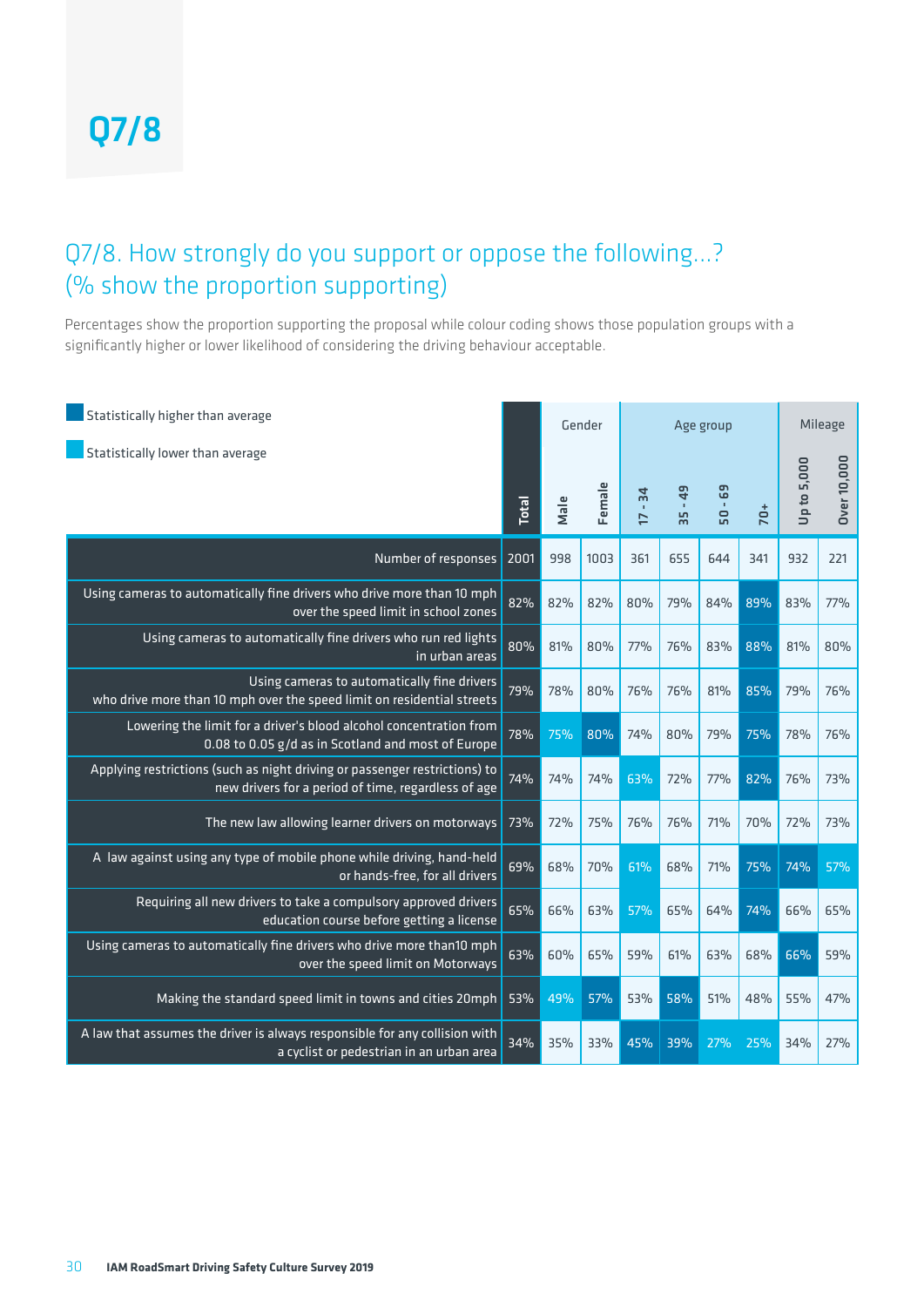#### Q7/8. How strongly do you support or oppose the following...? (% show the proportion supporting)

Percentages show the proportion supporting the proposal while colour coding shows those population groups with a significantly higher or lower likelihood of considering the driving behaviour acceptable.

| Statistically higher than average                                                                                                                                                                      |              |            |            |                           |               |               | Region          |        |             |            |       |             |
|--------------------------------------------------------------------------------------------------------------------------------------------------------------------------------------------------------|--------------|------------|------------|---------------------------|---------------|---------------|-----------------|--------|-------------|------------|-------|-------------|
| Statistically lower than average                                                                                                                                                                       | <b>Total</b> | North East | North West | <b>Yorks &amp; Humber</b> | East Midlands | West Midlands | East of England | London | South East  | South West | Wales | Scotland/NI |
| A law against reading, typing, or sending a text message or<br>email while driving                                                                                                                     | 94%          | 96%        | 94%        | 94%                       | 91%           | 94%           | 93%             | 90%    | 95%         | 93%        | 97%   | 97%         |
| The law making it an offence to drive with more than<br>a certain amount of Class A drugs (such as Cocaine<br>and Ecstasy) in your system                                                              | 93%          | 96%        | 91%        | 93%                       | 94%           | 93%           | 93%             | 91%    | 95%         | 95%        | 94%   | 94%         |
| The law against using a handheld mobile phone while driving                                                                                                                                            | 93%          | 94%        | 92%        | 87%                       | 93%           | 91%           | 92%             | 92%    | 94%         | 95%        | 96%   | 95%         |
| The law making it illegal to drive with more than a certain<br>amount of canabis in your system                                                                                                        | 92%          | 94%        | 91%        | 92%                       | 93%           | 93%           | 92%             | 90%    | 93%         | 91%        | 92%   | 95%         |
| Requiring all drivers age 85 and older to pass a simple<br>screening test, for health problems that can affect their<br>driving, when they renew their license                                         | 92%          | 91%        | 92%        | 91%                       | 93%           | 90%           | 91%             | 90%    | 94%         | 93%        | 92%   | 93%         |
| A law requiring all drivers who have been convicted of drink<br>driving to use a device that won't let their car start if they have<br>been drinking, even if it's their first time of being convicted | 90%          | 94%        | 90%        | 92%                       | 87%           | 90%           | 90%             | 86%    | 88%         | 93%        | 89%   | 94%         |
| Requiring all new cars to have a built-in technology that<br>won't let the car start if the driver's alcohol level is<br>over the legal limit                                                          | 89%          | 93%        | 89%        | 90%                       | 87%           | 91%           | 86%             | 85%    | 89%         | 94%        | 92%   | 92%         |
| Having a law requiring drivers to take special actions (eg<br>reduce speed, move over or create a free lane) when being<br>passed by an emergency vehicle showing blue lights                          | 88%          | 95%        | 83%        | 88%                       | 86%           | 88%           | 90%             | 87%    | 89%         | 91%        | 90%   | 91%         |
| Regulate non-driving-related technologies in cars to make<br>sure they don't distract drivers                                                                                                          | 86%          | 89%        | 84%        | 87%                       | 88%           | 88%           | 85%             | 83%    | 85%         | 88%        | 87%   | 89%         |
| Using speed cameras to check if a vehicle is taxed, insured<br>and has an MOT                                                                                                                          | 86%          | 84%        | 84%        | 84%                       | 88%           | 86%           | 84%             | 84%    | 89%         | 90%        | 86%   | 83%         |
| Requiring all drivers age 75 and older to provide an eye test<br>certificate when they renew their licences                                                                                            | 85%          | 78%        | 82%        | 88%                       | 85%           | 86%           | 87%             | 87%    | 86%         | 86%        | 91%   | 81%         |
| Publish maps that show the locations of motor vehicle accidents<br>in which people were seriously injured or killed each year                                                                          | 84%          | 87%        | 82%        | 82%                       | 83%           | 86%           | 81%             | 83%    | 85%         | 85%        | 90%   | 83%         |
| Increasing the maximum sentence for causing death by<br>dangerous driving from 14 years in prison to life                                                                                              | 83%          | 84%        | 79%        | 84%                       | 87%           | 82%           | 84%             |        | 85% 80% 85% |            | 83%   | 82%         |

**•** Regionally there are few differences in the levels of support.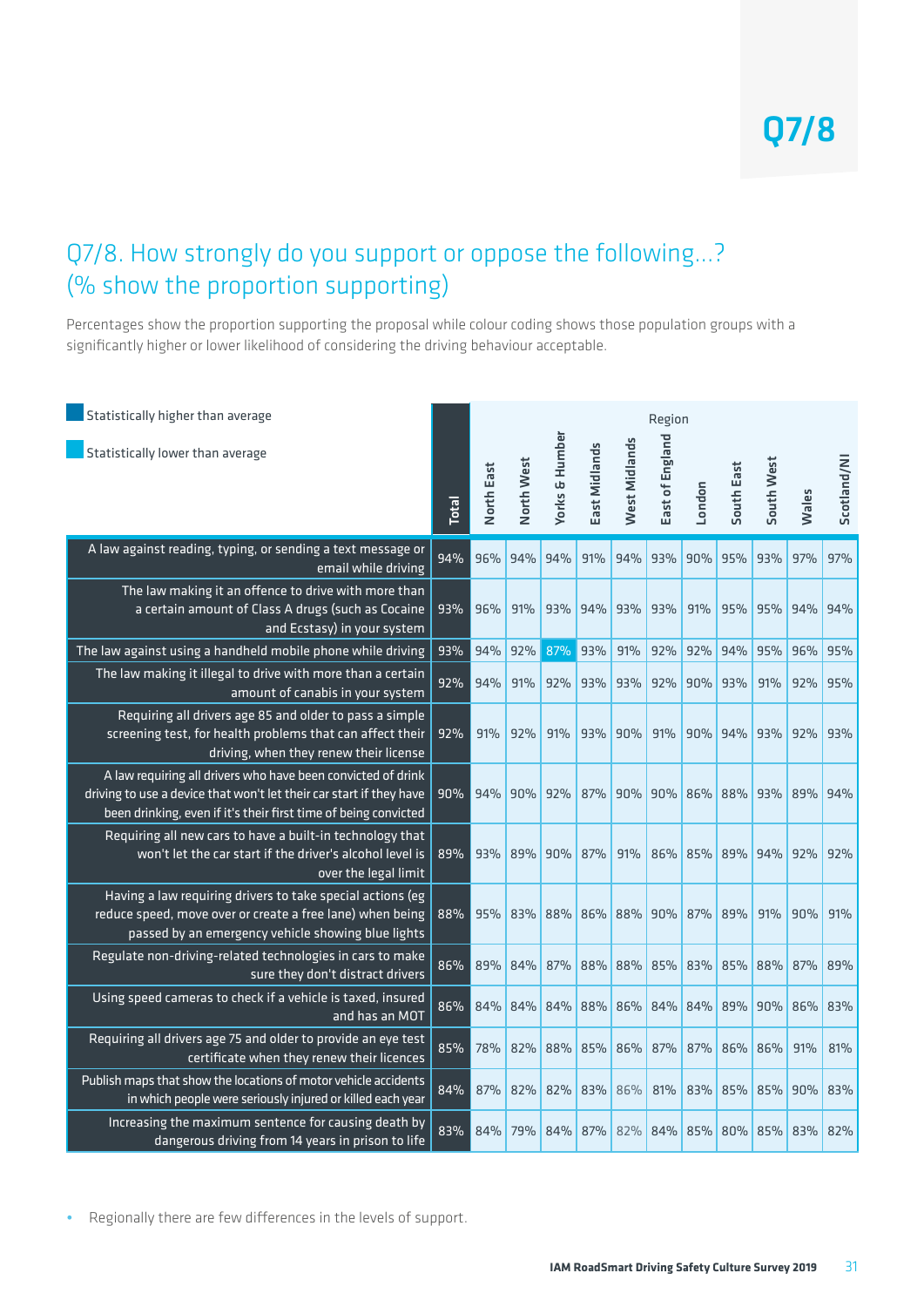#### Q7/8. How strongly do you support or oppose the following...? (% show the proportion supporting)

Percentages show the proportion supporting the proposal while colour coding shows those population groups with a significantly higher or lower likelihood of considering the driving behaviour acceptable.

| Statistically higher than average<br>Statistically lower than average                                                                | <b>Total</b> | North East | North West | <b>Yorks &amp; Humber</b> | East Midlands | <b>West Midlands</b> | Region<br>East of England | London | South East | South West | Wales | Scotland/NI |
|--------------------------------------------------------------------------------------------------------------------------------------|--------------|------------|------------|---------------------------|---------------|----------------------|---------------------------|--------|------------|------------|-------|-------------|
| Using cameras to automatically fine drivers who drive more<br>than 10 mph over the speed limit in school zones                       | 82%          | 79%        | 81%        | 84%                       | 82%           | 84%                  | 81%                       | 82%    | 82%        | 82%        | 86%   | 85%         |
| Using cameras to automatically fine drivers who run red<br>lights in urban areas                                                     | 80%          | 78%        | 79%        | 79%                       | 77%           | 80%                  | 78%                       | 83%    | 81%        | 82%        | 85%   | 80%         |
| Using cameras to automatically fine drivers who drive more<br>than 10 mph over the speed limit on residential streets                | 79%          | 85%        | 79%        | 76%                       | 82%           | 78%                  | 80%                       | 83%    | 77%        | 73%        | 80%   | 81%         |
| Lowering the limit for a driver's blood alcohol concentration<br>from 0.08 to 0.05 g/d as in Scotland and most of Europe             | 78%          | 78%        | 79%        | 77%                       | 80%           | 74%                  | 74%                       | 79%    | 77%        | 82%        | 82%   | 74%         |
| Using average speed cameras to automatically fine drivers<br>who drive more than10 mph over the speed limit in urban<br>areas        | 74%          | 66%        | 75%        | 75%                       | 70%           | 77%                  | 73%                       | 77%    | <b>73%</b> | 70% 87%    |       | 76%         |
| Applying restrictions (such as night driving or passenger<br>restrictions) to new drivers for a period of time, regardless of<br>age | 74%          | 76%        | 73%        | 71%                       | 73%           | 75%                  | 74%                       | 76%    | 74%        | 73%        | 76%   | 74%         |
| The new law allowing learner drivers on motorways                                                                                    | 73%          | 80%        | 73%        | 70%                       | 71%           | 67%                  | 72%                       | 76%    | 77%        | 77%        | 67%   | 76%         |
| A law against using any type of mobile phone while driving,<br>hand-held or hands-free, for all drivers regardless of their<br>age   | 69%          | 72%        | 68%        | 61%                       | 68%           | 72%                  | 67%                       | 71%    | 69%        | 75%        | 72%   | 65%         |
| Requiring all new drivers (regardless of age) to take a<br>compulsory approved drivers education course before<br>getting a license  | 65%          | 59%        | 68%        | 61%                       | 67%           | 75%                  | 68%                       | 66%    | 59%        | 61%        | 63%   | 64%         |
| Using cameras to automatically fine drivers who drive more<br>than10 mph over the speed limit on Motorways                           | 63%          | 61%        | 60%        | 61%                       | 59%           | 61%                  | 62%                       | 75%    | 57%        | 57%        | 69%   | 67%         |
| Making the standard speed limit in towns and cities 20mph                                                                            | 53%          | 45%        | 46%        | 54%                       | 48%           | 58%                  | 51%                       | 59%    | 53%        | 49%        | 65%   | 57%         |
| A law that assumes the driver is always responsible for any<br>collision with a cyclist or pedestrian in an urban area               | 34%          | 29%        | 33%        | 28%                       | 34%           | 31%                  | 32%                       | 41%    | 33%        | 34%        | 42%   | 36%         |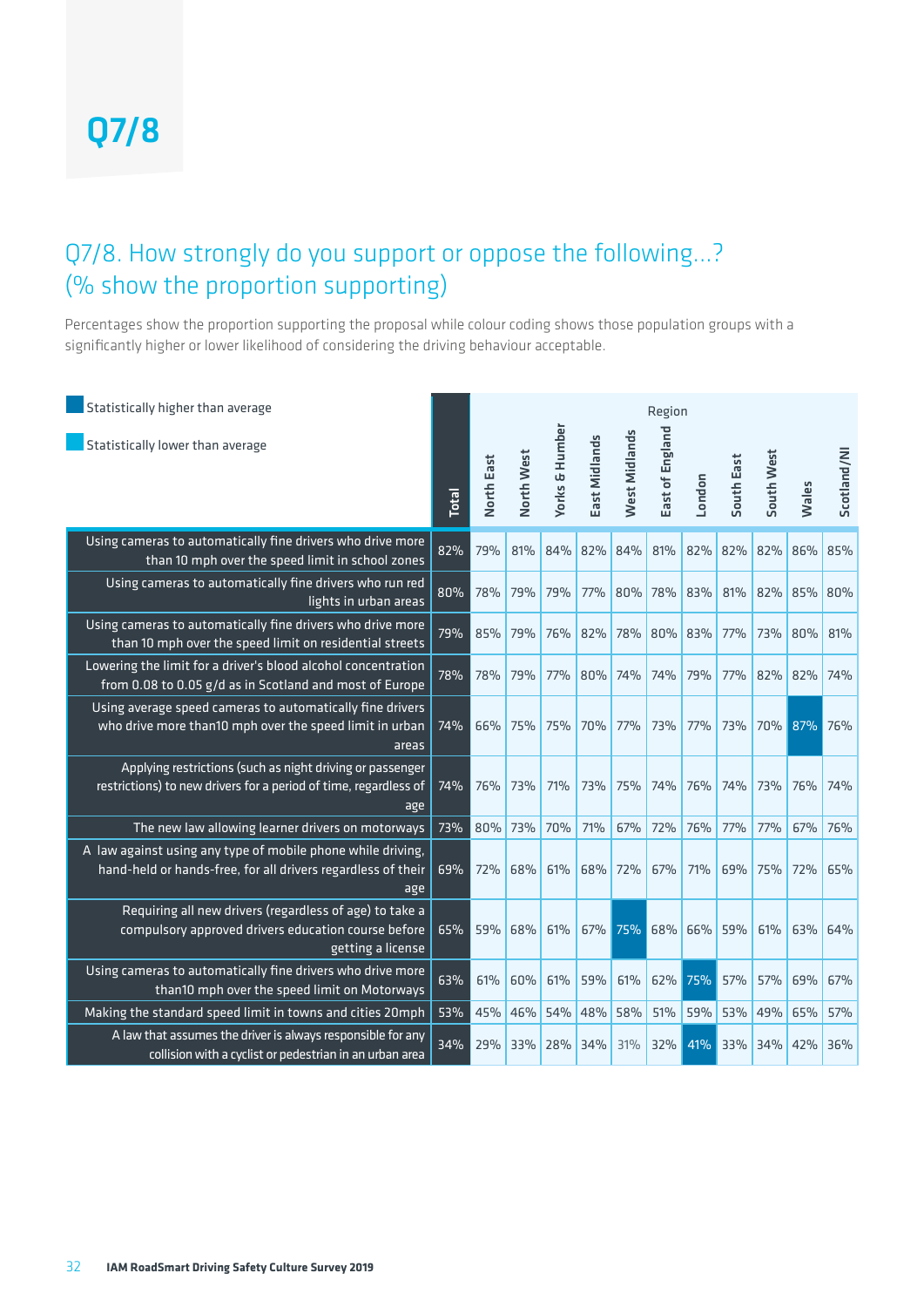## Data Trends

#### Q7/8. How strongly do you support or oppose the following...? (% show the proportion supporting)



- **•** Over the past 4 to 5 years there have been slight downward trends in the support for the law against reading, typing or sending text messages or emails while driving as well as a requirement for drivers age 75+ to provide an eye test.
- **•** There is an upward trend for support for using cameras to automatically fine drivers who drive more than 10 mph over the speed limit on residential streets.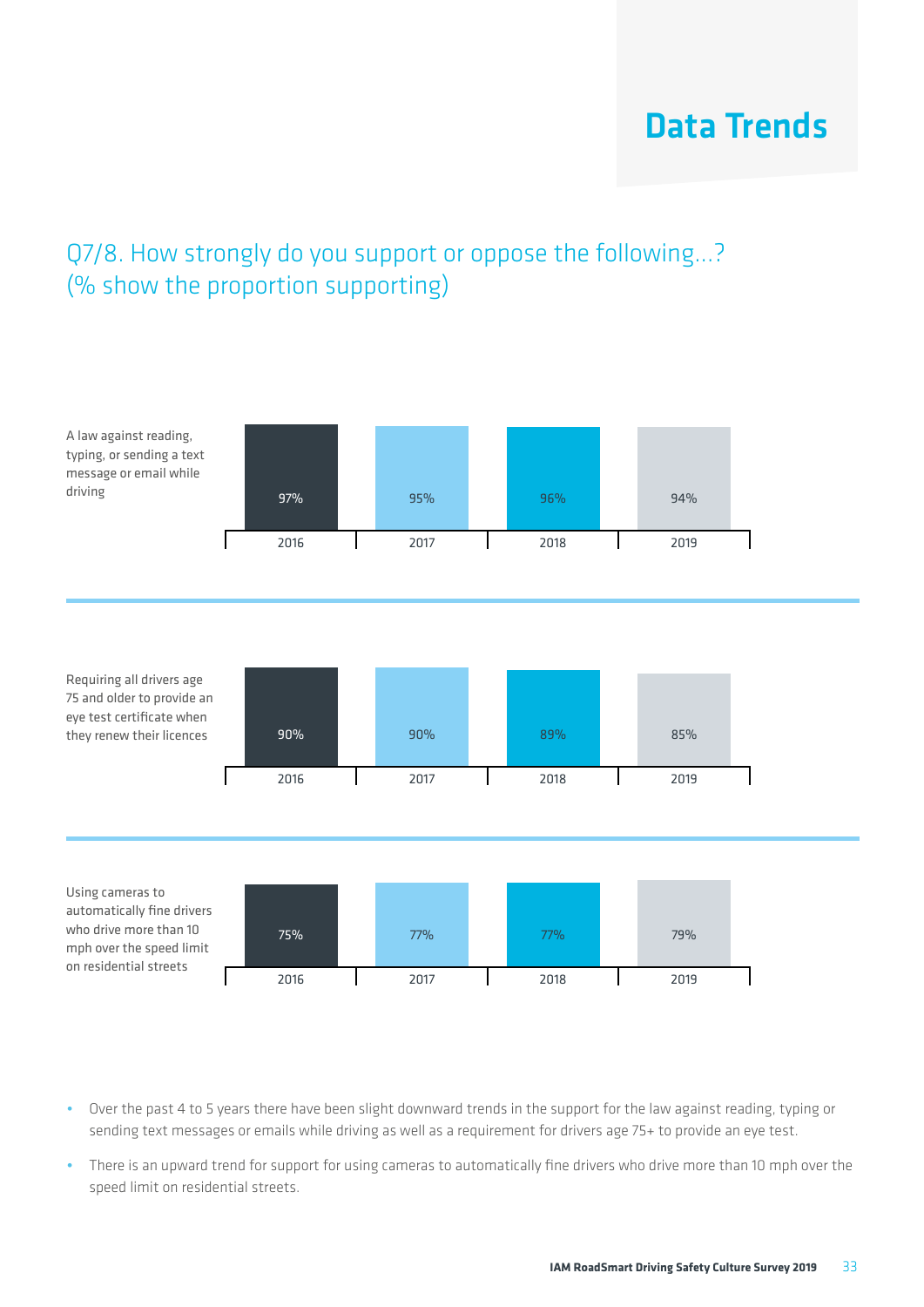#### Q9. How do you think traffic police should prioritise reducing bad driving behaviour in your area?

Priority ranking shows average between 1 for the highest priority down to 6 for the lowest. Percentages show the proportion supporting the proposal while colour coding shows those population groups with a significantly higher or lower likelihood of considering the driving behaviour acceptable.

| Type of driving behaviour              | Average priority ranking | % placing it first | % placing it last |
|----------------------------------------|--------------------------|--------------------|-------------------|
| Drink and drug driving                 | 1.9                      | 54%                | 2%                |
| Speeding on local roads                | 3.5 <sub>1</sub>         | <b>11%</b>         | 9%                |
| Aggressive and intimidating driving    | 3.3                      | <b>11%</b>         | 6%                |
| Uninsured / taxed / unlicensed drivers | 3.8                      | <b>11%</b>         | 18%               |
| Drivers using hand held mobile phones  | 3.2 <sub>1</sub>         | <b>11%</b>         | 7%                |
| Car occupants not wearing a seat belt  | 5.2                      | 2%                 | 58%               |

 $\blacksquare$  Statistically higher than average  $\blacksquare$  Statistically lower than average

**•** In terms of the average priority ranking, drink and drug driving scored the same average ranking as last year at 1.9 and remains the clear priority issue with 54% of motorists placed it first. The priority order of the 6 types of behaviour remained the same as last year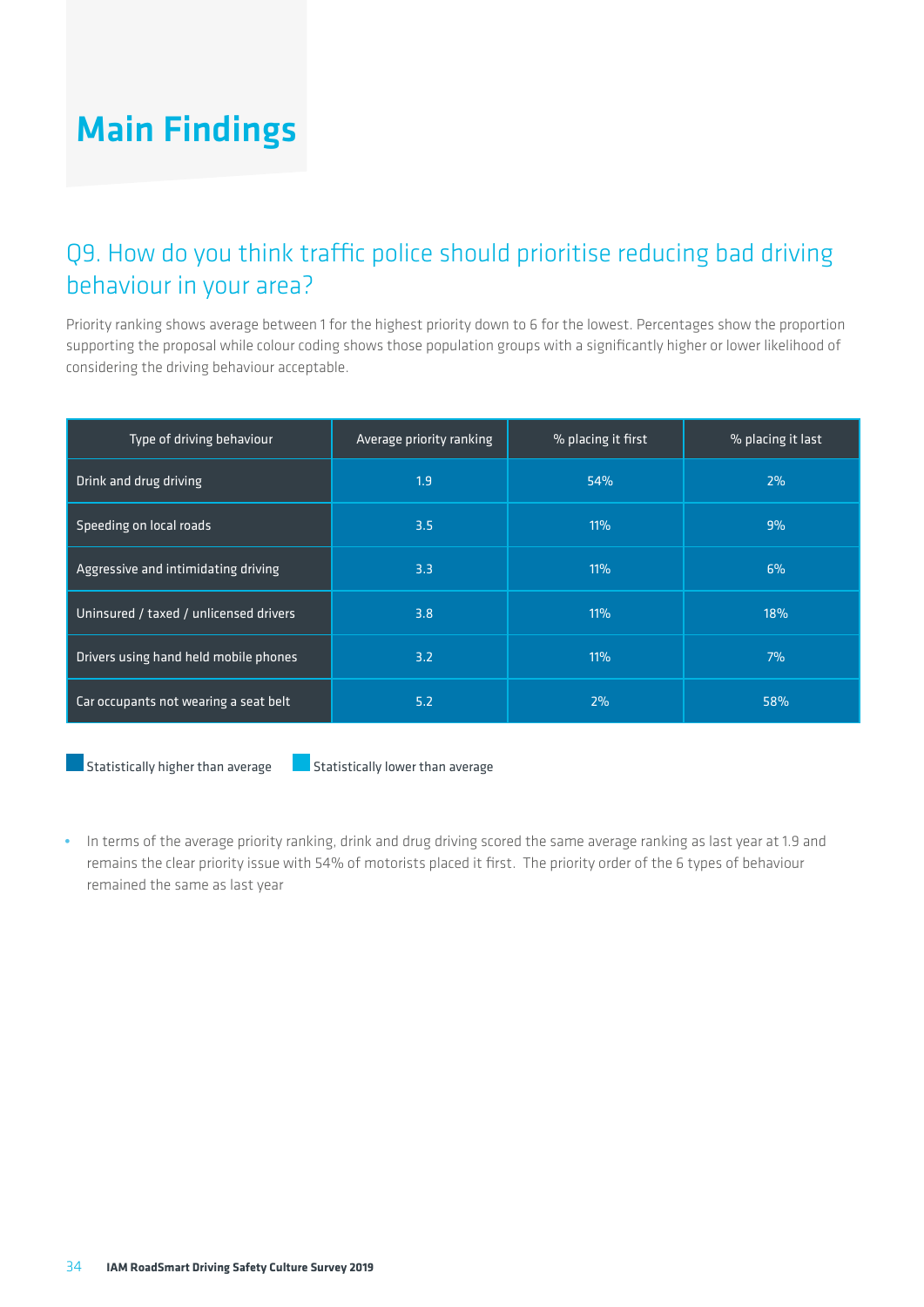#### Q9. How do you think traffic police should prioritise reducing bad driving behaviour in your area?

The colour coding shows those population groups with a significantly higher or lower likelihood of considering the driving behaviour acceptable.

| Statistically higher than average                                     |       |            |            | Gender                    |                | Age group      |                           |                |            |            |       |                  |
|-----------------------------------------------------------------------|-------|------------|------------|---------------------------|----------------|----------------|---------------------------|----------------|------------|------------|-------|------------------|
| Statistically lower than average                                      |       |            |            |                           |                |                |                           |                |            |            |       |                  |
|                                                                       | Total |            | Male       |                           | Female         | $-34$<br>IJ    |                           | $-49$<br>55    |            | $50 - 69$  |       | 70+              |
| Number of responses                                                   | 2001  |            | 998        |                           | 1003           | 361            |                           | 655            |            | 644        |       | 341              |
| Drink and drug driving                                                | 1.9   |            | 1.9        |                           | 1.9            | 1.9            |                           | $\overline{2}$ |            | 1.9        |       | 1.9              |
| Speeding on local roads                                               | 3.5   |            | 3.6        |                           | 3.4            | 3.4            |                           | 3.3            |            | 3.5        |       | 3.8              |
| Aggressive and intimidating driving                                   | 3.3   |            | 3.3        |                           | 3.3            | 3.4            |                           | 3.3            |            | 3.3        |       | 3.4              |
| Uninsured / taxed / unlicensed drivers                                | 3.8   |            | 3.6        |                           | $\overline{4}$ | $\overline{4}$ |                           | 4              |            | 3.7        |       | 3.5              |
| Drivers using hand held mobile phones                                 | 3.2   |            | 3.3        |                           | 3.2            | 3.5            |                           | 3.4            |            | 3.2        |       | 2.9              |
| Car occupants not wearing a seat belt                                 | 5.2   |            | 5.2        |                           | 5.2            | 4.9            |                           | 5              |            | 5.4        |       | 5.4              |
| Statistically higher than average<br>Statistically lower than average | Total | North East | North West | <b>Yorks &amp; Humber</b> | East Midlands  | West Midlands  | Region<br>East of England | London         | South East | South West | Wales | Scotland/NI      |
| Number of responses                                                   | 2001  | 102        | 241        | 160                       | 140            | 183            | 202                       | 235            | 281        | 181        | 99    | 177              |
| Drink and drug driving                                                | 1.9   | 1.9        | 2.0        | 1.8                       | 2.1            | 2.0            | 2.0                       | 2.1            | 1.9        | 1.9        | 1.7   | 1.6 <sub>1</sub> |
| Speeding on local roads                                               | 3.5   | 3.3        | 3.5        | 3.5                       | 3.3            | 3.3            | 3.8                       | 3.4            | 3.6        | 3.5        | 3.7   | 3.4              |
| Aggressive and intimidating driving                                   | 3.3   | 3.4        | 3.2        | 3.3                       | 3.4            | 3.4            | 3.4                       | 3.0            | 3.4        | 3.5        | 3.2   | 3.3              |
| Uninsured / taxed / unlicensed drivers                                | 3.8   | 3.9        | 3.8        | 4.0                       | 3.7            | 3.7            | 3.6                       | 3.9            | 3.8        | 3.8        | 3.8   | 4.0              |
| Drivers using hand held mobile phones                                 | 3.2   | 3.3        | 3.2        | 3.2                       | 3.3            | 3.4            | 3.1                       | 3.5            | 3.1        | 3.1        | 3.4   | 3.3              |
| Car occupants not wearing a seat belt                                 | 5.2   | 5.2        | 5.2        | 5.1                       | 5.2            | 5.2            | 5.1                       | 5.1            | 5.2        | 5.3        | 5.2   | 5.4              |

**•** There are few consistent themes on demographic differences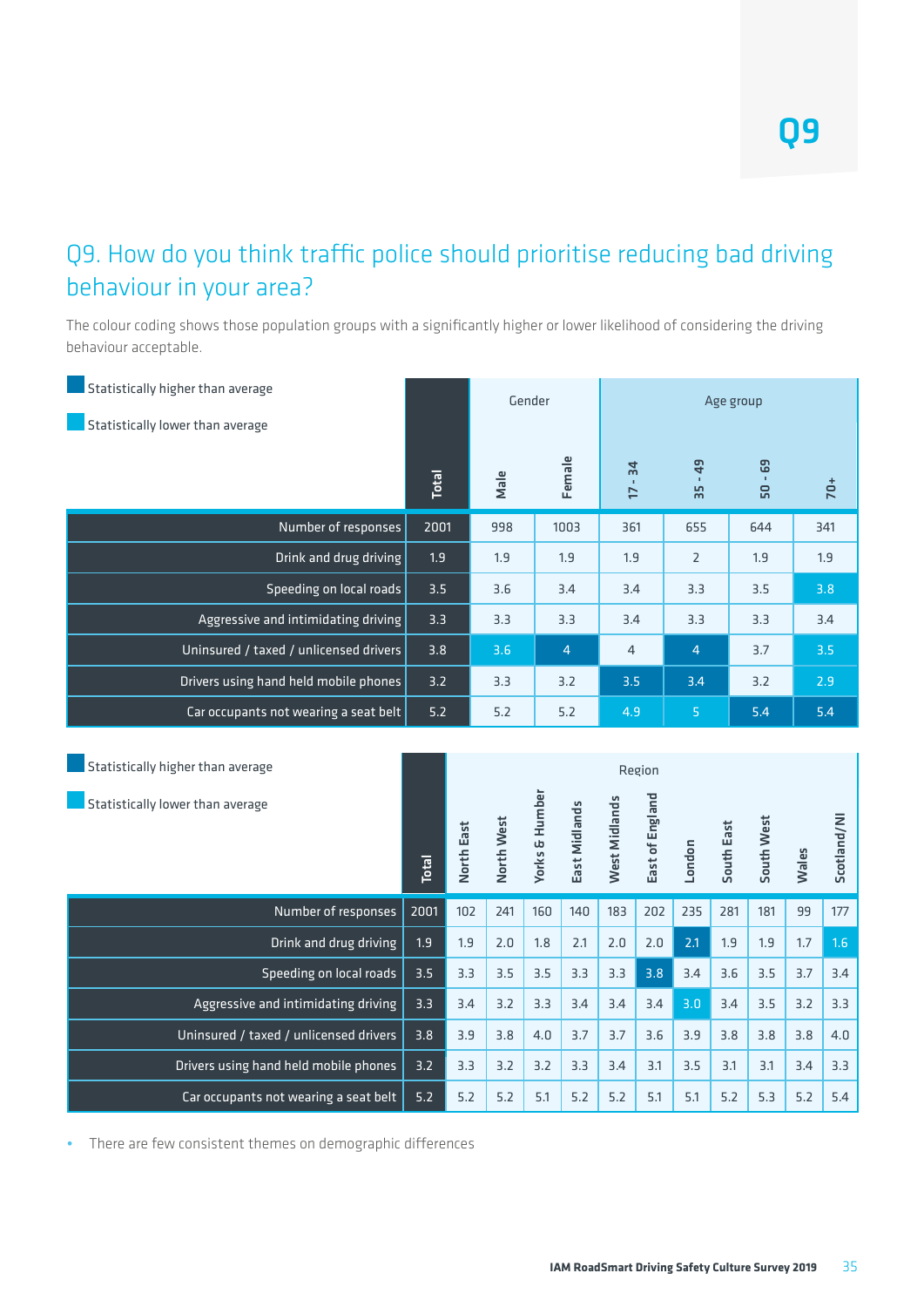#### Q10. In the past year, how often have you...?



- **•** Overall, 90% of motorists experienced some problem with potholes over the previous 12 months.
- **•** 59% had to steer away from or a hole or brake hard to avoid damage a fall from the 64% recorded in 2018 while 30% changed routes to avoid roads with lots of potholes.
- **•** 7% made a claim to the authorities for damage caused by potholes.
- **•** Male drivers, those in the younger age groups and those with higher mileage are more likely to have experienced problems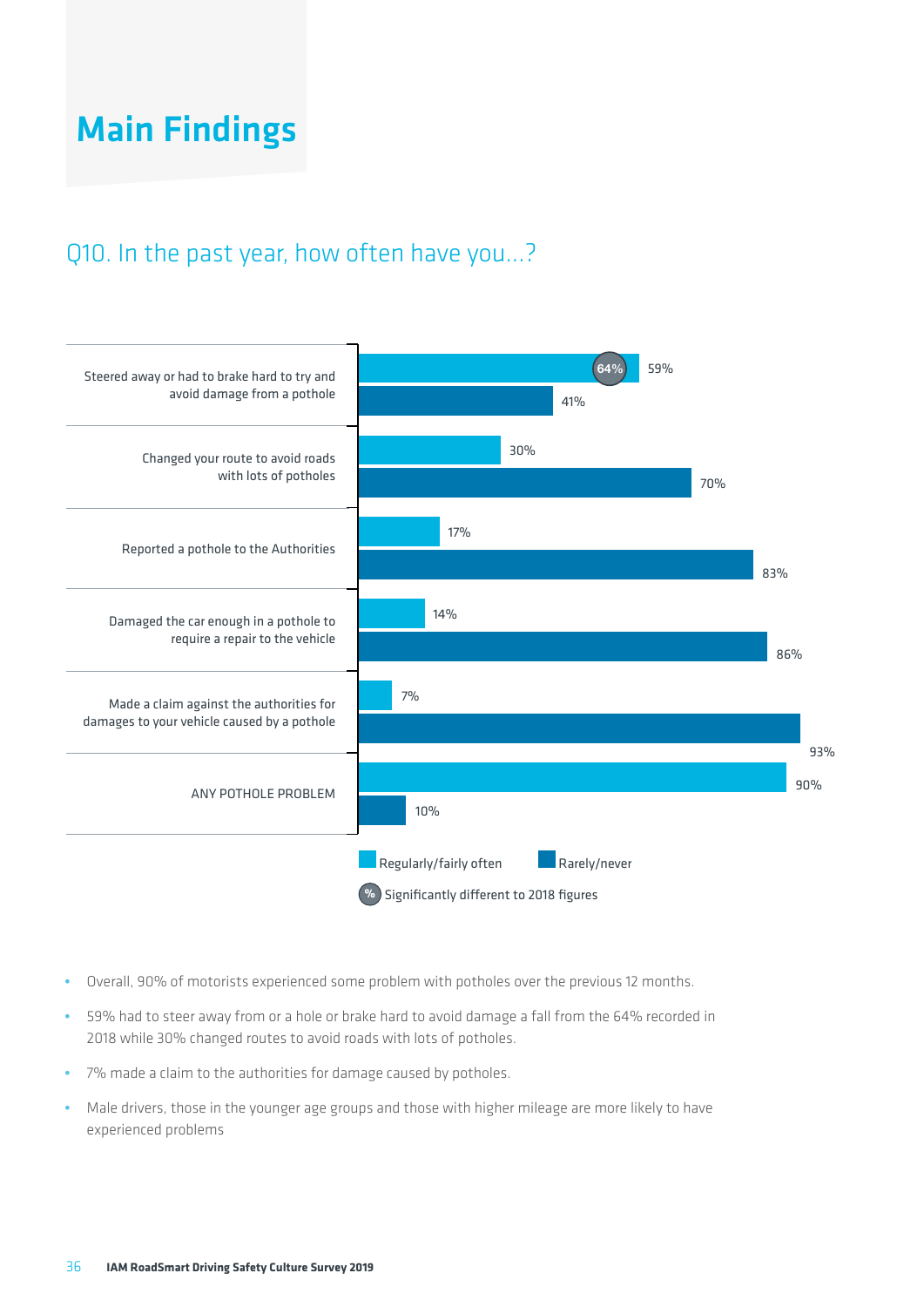#### Q10. In the past year, how often have you...?

Percentages show the proportion of motorists who have regularly/fairly often experienced problems with potholes while colour coding shows those population groups with a significantly higher or lower likelihood of experiencing problems

| Statistically higher than average                                                       |       |      | Gender |                                                  | Age group    | Mileage      |       |             |             |
|-----------------------------------------------------------------------------------------|-------|------|--------|--------------------------------------------------|--------------|--------------|-------|-------------|-------------|
| Statistically lower than average                                                        | Total | Male | Female | $\overline{4}$<br>$\mathbf{I}$<br>$\overline{1}$ | 49<br>$35 -$ | G9<br>$50 -$ | $70+$ | Up to 5,000 | Over 10,000 |
| Number of responses                                                                     | 2001  | 998  | 1003   | 361                                              | 655          | 644          | 341   | 932         | 776         |
| Steered away or had to brake hard to try and avoid                                      | 59%   | 58%  | 60%    | 53%                                              | 59%          | 60%          | 63%   | 54%         | 64%         |
| Changed your route to avoid roads with lots of potholes                                 | 30%   | 30%  | 29%    | 35%                                              | 33%          | 25%          | 25%   | 25%         | 33%         |
| Reported a pothole to the Authorities                                                   | 17%   | 19%  | 15%    | 21%                                              | 21%          | 12%          | 15%   | 15%         | 19%         |
| Damaged the car enough in a pothole to require a repair to the vehicle                  | 14%   | 14%  | 13%    | 22%                                              | 18%          | 9%           | 6%    | 11%         | 16%         |
| Made a claim against the authorities for damages to your<br>vehicle caused by a pothole | 7%    | 9%   | 6%     | 14%                                              | 10%          | 3%           | 2%    | 6%          | 9%          |
| Any pothole event                                                                       | 90%   | 89%  | 91%    | 88%                                              | 89%          | 89%          | 94%   | 87%         | 93%         |
| No pothole event                                                                        | 10%   | 9%   | 12%    | 11%                                              | 11%          | 6%           | 13%   | 7%          | 7%          |
|                                                                                         |       |      |        | Dogion                                           |              |              |       |             |             |

|                                                                                         |       | Region     |            |                |               |               |                 |        |            |            |       |             |
|-----------------------------------------------------------------------------------------|-------|------------|------------|----------------|---------------|---------------|-----------------|--------|------------|------------|-------|-------------|
|                                                                                         | Total | North East | North West | Yorks & Humber | East Midlands | West Midlands | East of England | London | South East | South West | Wales | Scotland/NI |
| Number of responses                                                                     | 2001  | 102        | 241        | 160            | 140           | 183           | 202             | 235    | 281        | 181        | 99    | 177         |
| Steered away or had to brake hard to try and avoid                                      | 59%   | 53%        | 65%        | 59%            | 59%           | 62%           | 57%             | 53%    | 62%        | 61%        | 48%   | 64%         |
| Changed your route to avoid roads with<br>lots of potholes                              | 30%   | 30%        | 37%        | 29%            | 25%           | 33%           | 27%             | 29%    | 27%        | 27%        | 20%   | 34%         |
| Reported a pothole to the Authorities                                                   | 17%   | 14%        | 18%        | 15%            | 14%           | 21%           | 13%             | 22%    | 16%        | 17%        | 11%   | 21%         |
| Damaged the car enough in a pothole to require a<br>repair to the vehicle               | 14%   | 9%         | 14%        | 13%            | 12%           | 15%           | 12%             | 20%    | 13%        | 12%        | 6%    | 16%         |
| Made a claim against the authorities for damages to<br>your vehicle caused by a pothole | 7%    | 6%         | 6%         | 6%             | 9%            | 7%            | 5%              | 16%    | 6%         | 5%         | $1\%$ | 7%          |
| Any pothole event                                                                       | 90%   | 83%        | 92%        | 95%            | 89%           | 91%           | 88%             | 88%    | 90%        | 97%        | 79%   | 89%         |
| No pothole event                                                                        | 10%   | 17%        | 8%         | 5%             | 11%           | 9%            | 12%             | 12%    | 10%        | 3%         | 21%   | 11%         |

- **•** Male drivers, those in the younger age groups and those with higher mileage are more likely to have experienced problems with potholes.
- **•** The Southwest has the highest incidence of a pothole problem at 97%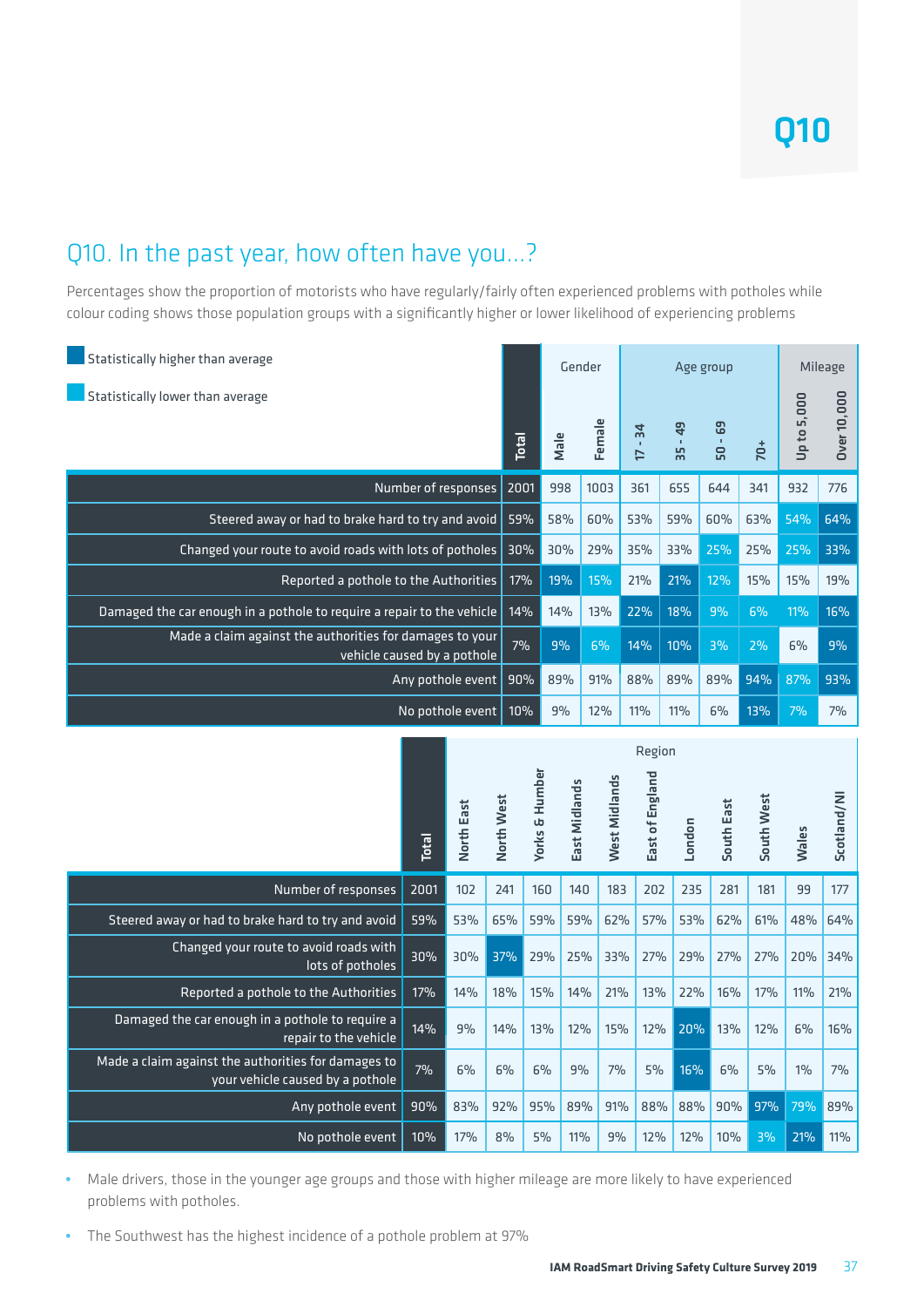Q11. Should all drivers be encouraged to improve their driving skills by taking advanced driving tuition and passing an advanced driving test?



| Statistically higher<br>than average | Region       |            |            |        |               |               |         |        |            |                    |       |             |
|--------------------------------------|--------------|------------|------------|--------|---------------|---------------|---------|--------|------------|--------------------|-------|-------------|
| Statistically lower                  |              |            |            | Humber |               |               | England |        |            |                    |       |             |
| than average                         |              | North East | North West | w      | East Midlands | West Midlands |         |        | South East | West               |       | Scotland/NI |
|                                      | <b>Total</b> |            |            | Yorks  |               |               | East of | London |            | South <sup>1</sup> | Wales |             |
| Number of responses                  | 2001         | 102        | 241        | 160    | 140           | 183           | 202     | 235    | 281        | 181                | 99    | 177         |
| <b>Yes</b>                           | 68%          | 64%        | 66%        | 64%    | 66%           | 68%           | 68%     | 76%    | 69%        | 63%                | 71%   | 67%         |
| No                                   | 32%          | 36%        | 34%        | 36%    | 34%           | 32%           | 32%     | 24%    | 31%        | 37%                | 29%   | 33%         |

- **•** The proportion of drivers stating that all drivers should be encouraged to improve their driving skills through an advanced driving test remains at around two thirds of motorists.
- **•** Younger drivers aged 35 49 and those driving in London are significantly more supportive of the advanced driving test than older drivers and other regions.